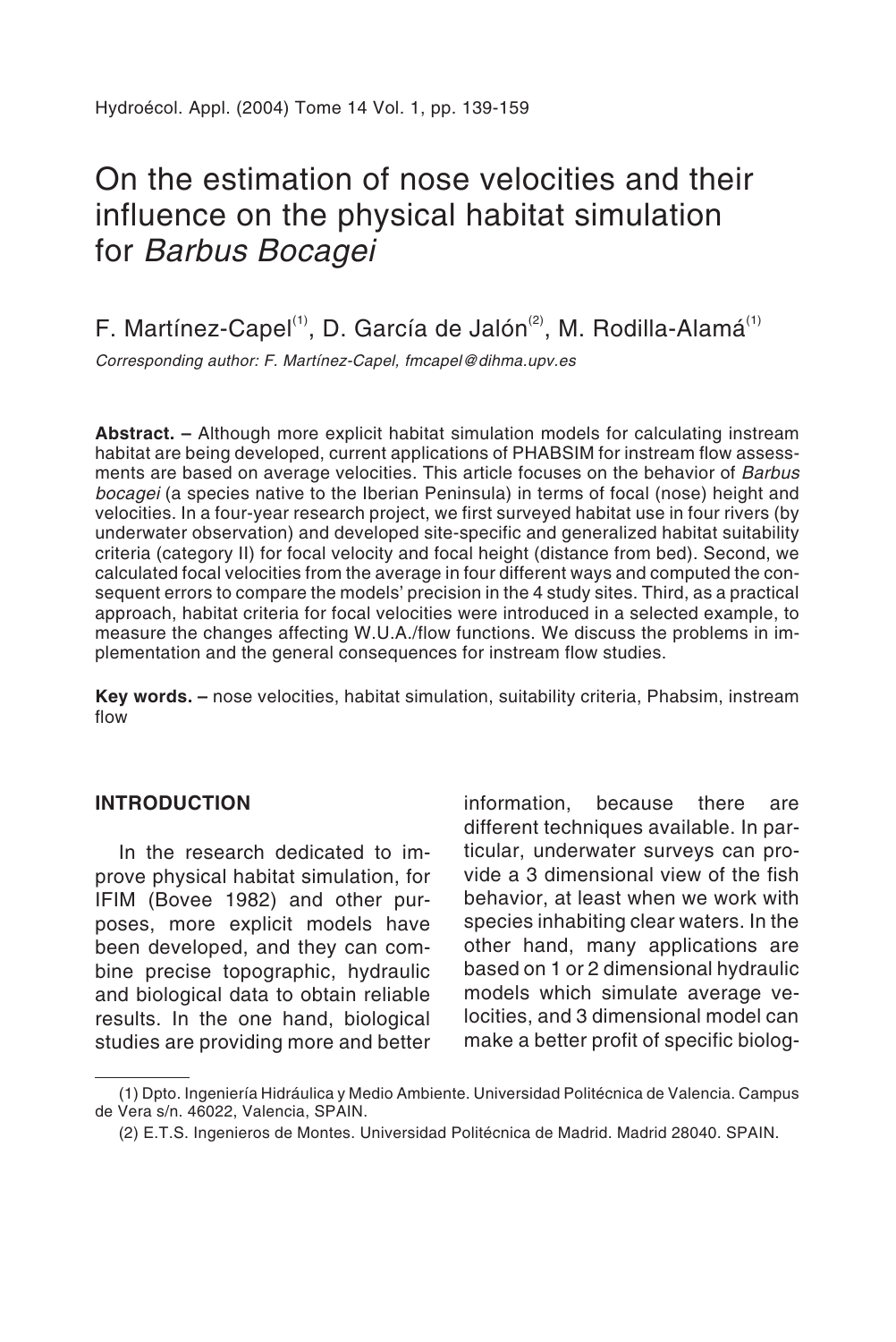ical information, like the microhabitat preferences in terms of focal (nose) velocity, focal height, use of undercut banks, etc.

There are situations when more reliable results could be obtained if the calculations are based in the exact position of the fish in the water column (Milhous 1999). One example is the physical habitat simulation for epi-bentic fishes, like Barbus sp., that feed and swim very near to the bottom. Several species endemic to the Iberian Peninsula also spawn on the bottom of the stream, especially in gravel beds, like Chondrostoma sp. and the same Barbus sp. One can also think about study sites with coarse substrate or deep pools, where fish can find an important shelter in flood periods, like occurring in the Mediterranean hydrological regimes (Prenda 1993; Granado-Lorencio 1996).

The data used here come from a four-year research project (supported by the Spanish authorities for Science and Technology), in which we studied the habitat criteria for 3 cyprinids, which are native to the Iberian Peninsula, in 9 sites of the Tagus basin (Central Spain). For this article we have selected only 4 reaches, based on their habitat heterogeneity and the sample size for one species: Barbus bocagei. Our objectives in this article are:

– To describe Barbus behavior in terms of its position in the water column, and to analyze its relationships with other microhabitat variables.

- To observe the errors obtained when focal (nose) velocities are modeled in different ways and reaches of different hydraulic characteristics.
- To assess the practicability and consequences of the implementation of these data for a physical habitat simulation.

# **METHODS**

# Study Sites and Sampling

The study reaches were all located in basins under Mediterranean conditions, characterized by the intermittence with periods of torrential rain and drought, and a high intra-annual and inter-annual variation in stream flow. These variations are decreasing due to the high number of large dams and hydropower plants functioning in Spain (see García de Jalón 1987; Martínez-Capel et al. 2000; Baeza et al. 2001). The 9 sites (in 7 rivers) all belong to the Tagus Basin and were selected following these criteria: underwater visibility, habitat heterogeneity, species abundance and minimum influence from human activities.

Barbus was present in the nine sites, but here we have selected only four, due to their habitat heterogeneity and a minimum number of microhabitat records (25): river Ambroz, Guadiela, Jarama and Sorbe. They have in common well forested basins, and the stream banks were vegetated with trees and shrubs. There are no large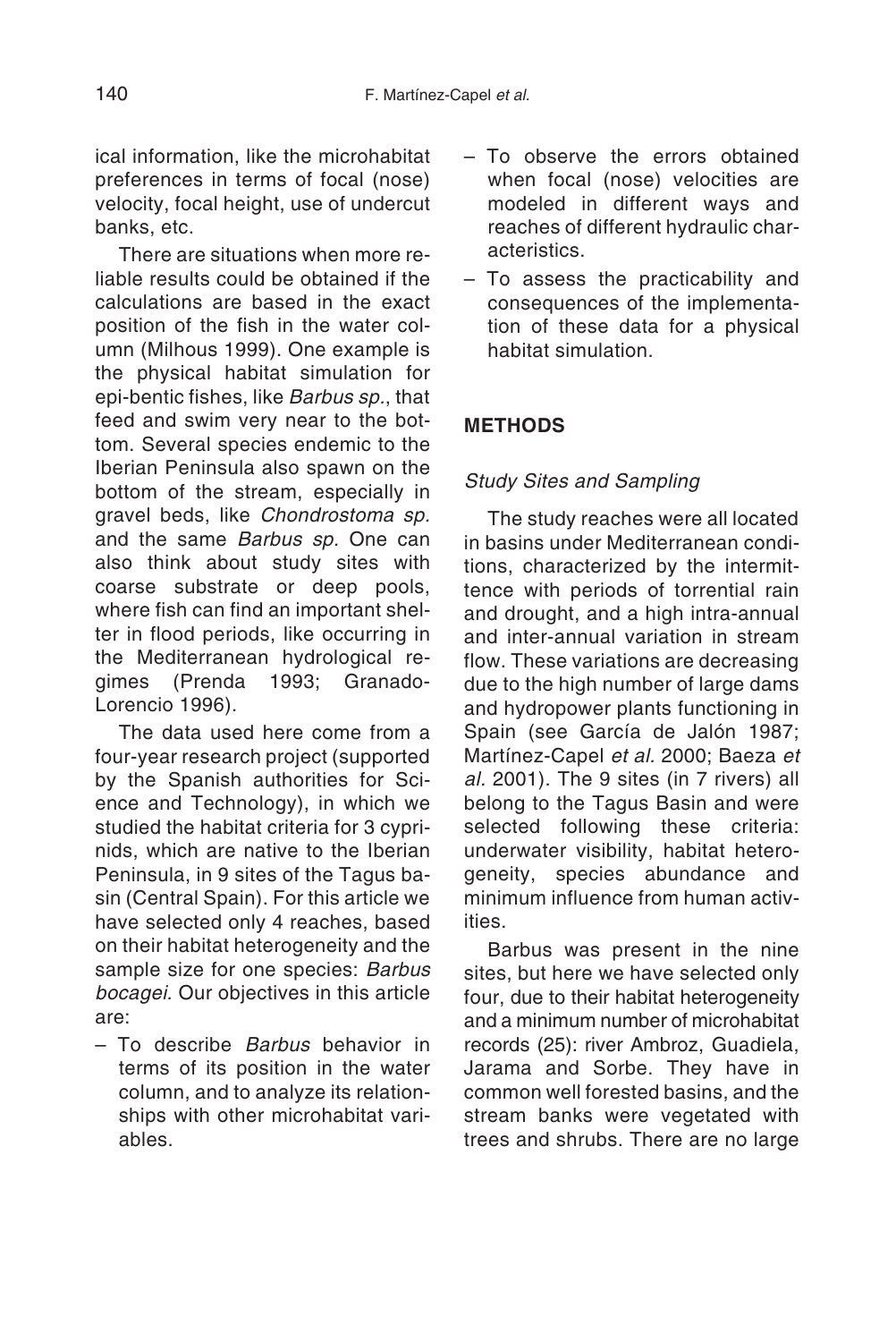urban developments along the rivers upstream the sites. The fish assemblages are very similar: cyprinids are the dominant species (Martínez-Capel & García de Jalón 1999; Martínez-Capel 2000).

Before field surveys, Barbus bocagei were divided into 3 size classes for all the analysis, i.e.,  $<$  70 mm, 70-220 mm and  $>$  220 mm, based on previous works (Lobón-Cerviá & Fernández Delgado 1984; Doadrio et al. 1991; García de Jalón et al. 1997; Martínez-Capel & García de Jalón 1999). We followed the procedure described by Li (1988) and Heggenes (1991) to get habitat use data by underwater observation. Upon sighting a fish or shoal of them, the observer estimated the size class and counted the number of fish of each class. The diver recorded the data on a dive slate: number of the point marker, species, fish number, size class and focal height (distance from the stream bed) estimated in percentage (except when fish was very near to the bottom, so few centimeters could be estimated). When a fish or shoal was disturbed by the diver, or showed fleeing behavior, it was not recorded. All data were collected during daylight hours. When<br>the snorkeling was completed, the snorkeling was microhabitat information was recorded at each fish location: water depth, mean water column velocity, focal (nose) point velocity, distance to the nearest shore (nearest 10 cm), dominant substrate type within a 0'15 m radius of the fish and cover type. Both velocities, average and focal, were recorded by the same person at the same point.

Water depths were recorded with a graduated rod (nearest cm), so focal height was calculated in situ to allow us the focal velocity measurement. A Valeport® electromagnetic current meter was used to measure velocity (nearest mm). When water depth was higher than a meter, instead of the measurement at 0.6×depth, the average at 20% and 80% of the water depth was used.

Substrate categories considered<br>ere: Bedrock, large boulders were: Bedrock, large boulders (> 1024 mm), boulders (256- 1024 mm), cobbles (64-256 mm), gravel (8-64 mm), fine gravel (2- 8 mm), sand (62 µm-2 mm), and silt  $( $62 \mu m$ ). We matched these$ classes with their average size in mm to compute the D65 in every site (i.e., 65% of the stream bed is covered by sediments smaller than the D65).

After the microhabitat data were collected, habitat available in each site was sampled following transects perpendicular to the stream flow. They were randomly positioned, in each habitat type, so that we could record the available variability in terms of depth, velocity, substrate and cover. At classifying habitat types we followed the criteria defined for the Basinwide Visual Estimation Technique –BVET– (Hankin and Reeves 1988; Dolloff et al.1993). To characterize the study sites in physical terms, we also determined the minimum monthly average flow and mean annual flow (both based on at least 10 years of records) in m3/s; total wa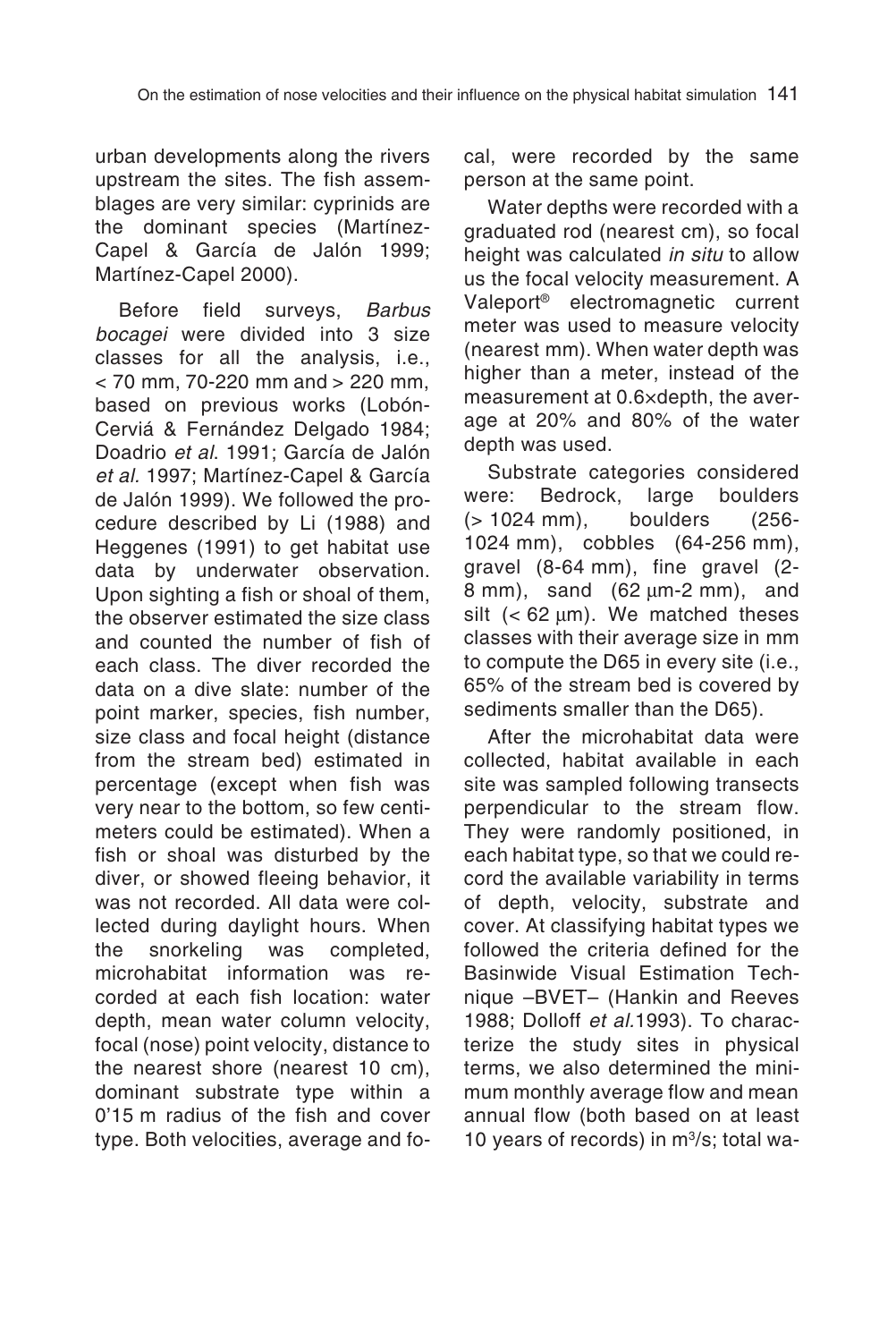ter surface in the site  $(m<sup>2</sup>)$ ; water surface gradient in m/km (measured with an optical level); central 50% of the data distribution for depth (m) and velocity (m3/s), and the coefficient D65 (mm) of the bottom substrate (i.e., 65% of the samples have a substrate with diameters minor than D65).

### Habitat Suitability Criteria and Fish Position

The first part of this work consisted of the description of the fish behavior, in terms of some microhabitat variables. First of all we put all the data together (from the four reaches) and looked at the depth, focal height (distance from bed), average velocity and focal velocity for each size class. Habitat use by Barbus, in the 4 reaches, has been described through the central intervals that can be called suitable and optimal (following Thomas and Bovee 1993), i.e., the central 95% and 50% of the data distribution. Those intervals define the habitat suitability criteria (category II data, Bovee 1986) for the three life stages. Here we have presented these data, which we consider useful for PHABSIM applications in Iberian rivers, and also some "box and whiskers" plots for the comparison between size classes. In some cases we have checked statistical differences between groups through the Kruskal-Wallis and the median tests. It was also analyzed the correlation between depth and percentage of focal height, in order to see if the position in the water column was independent and specific for a species and size class.

# Estimation of focal velocities

To go for the second objective of this article, we began checking the correlation between focal velocity and average velocity. We first used a power regression, which was applied to all the data (the 4 reaches) together. After this general approach, we studied every reach separately.

In every reach we tried four different models to compute focal velocity from the average at the same point, following similar ideas to the exposed by Milhous (1999). The first model was the empirical solution based on the power law of velocity distribution, with this simple form:

# $Fvel = AveI \times {a (Fh/D)}^b$

Where the symbols correspond to:

Fvel: focal velocity (m/s) at the fish position,

Avel: average velocity (m/s) in the water column at the fish position,

Fh: focal height (m), i.e., vertical distance from stream bed to fish position,

D: depth (m) at the fish position,

<sup>a</sup>, b: coefficients obtained by regression analysis.

In order to find this empirical solution, we computed a potential regression between the ratio Fvel/Avel and Fh/D, so we had 4 parameters at each point. For this and the following analysis, we discarded a 15% of the extreme data, in order to obtain a better fit to all the models. Therefore, here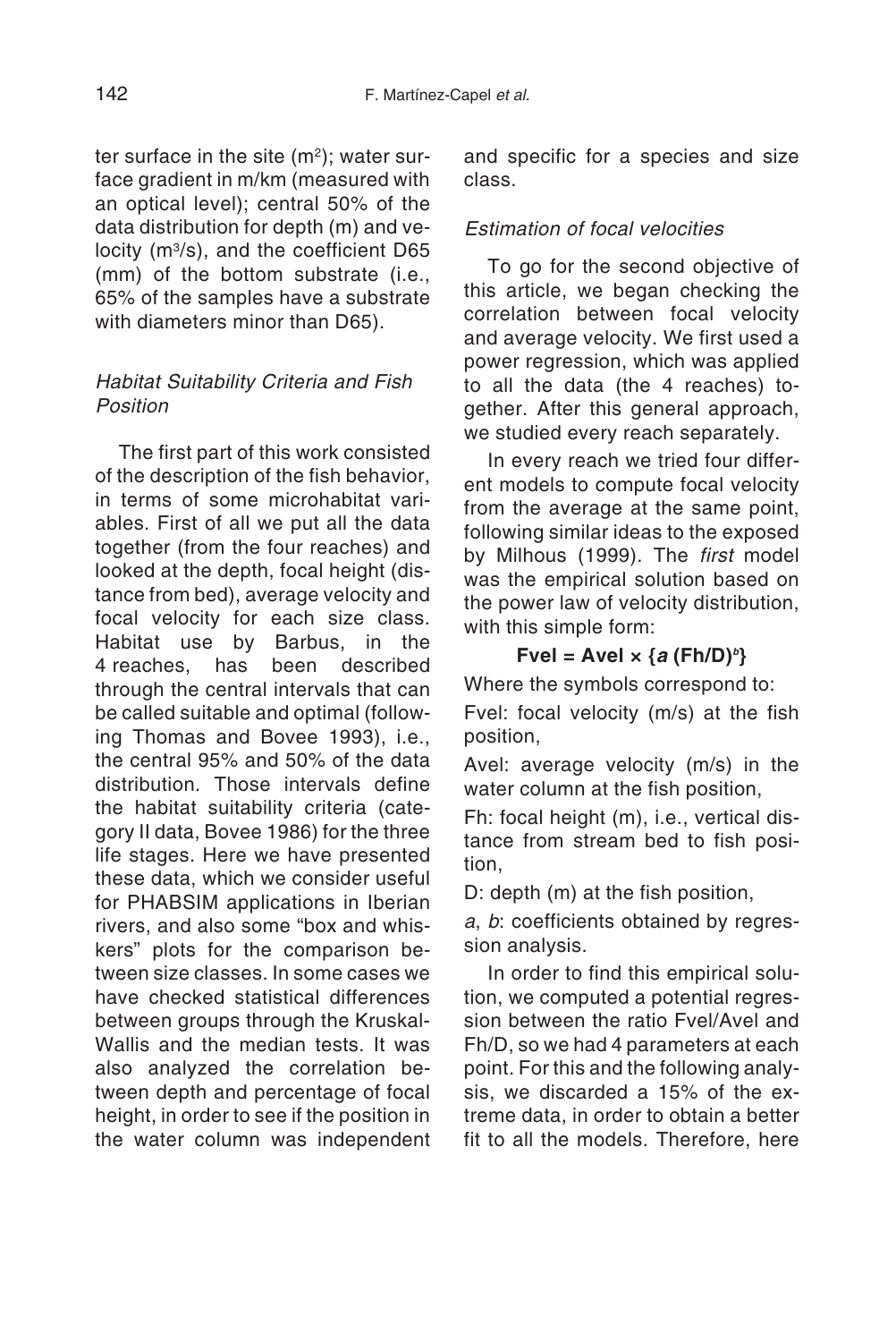we used the actual (measured) focal height and velocity at each point, so the consequent errors were evaluated in every different focal height, and not for an average.

For all the models, the error in every record was estimated as the difference between simulated and measured focal velocity divided by the measured focal velocity (%).

The *second* model was similar to the former, but we calculated the empirical solution with a fixed focal height: the average focal height for the 3 size classes, computed in every reach independently. Then we only had 3 parameters in the analysis. This case also differs to the former in the meaning of the errors obtained, because for every measurement the actual focal velocity was compared with the one that was modelled at a different focal height (the average for the particular reach). From this point of view we expected higher errors, but we think that, for a habitat simulation, it would be practical to apply this sort of models for a specific focal height of a target species. In the other three models, errors were evaluated in all the range of the variable, which will be noted in each case.

The third model was based on the power law equation (Schlichting 1968), in the following form (see Milhous 1999):

# $Fvel = Ave! \{ (m+1) (Fh/D)^m \}$

Where the symbols are the same mentioned before; and m is a coefficient obtained for every reach. This **<sup>m</sup>** can be a constant (for example

Schlichting estimated 1/7) and also can be computed by different equations. By fixing the four parameters in every measurement (with focal height variable), m was calculated to satisfy the equation. For this model we used the average m calculated in every reach.

We also want to mention that we tried to fit **<sup>m</sup>**, in every reach, with this equation:

#### $m = a \, (D/D65)^b$

Where the symbols correspond to:

D: depth (m) at the fish position,

D65: substrate diameter (m) that satisfy the condition that 65% of the stream bed is covered by sediments smaller than the D65. In this equation D65 is taken as the characteristic roughness height in the reach.

<sup>a</sup>, b: coefficients obtained by regression analysis.

In the four reaches the correlation was so poor that we decided to discard this analysis for the present work.

The fourth (last) model for the test was a different transformation of the former (Milhous 1999):

# **Fvel = Avel · {Log (33.2 Fh/D65)/ Log (12.12 D/D65)}**

Where the symbols are the same mentioned before. In this equation D65 is also taken as the characteristic roughness height in the reach.

After the four models were tested, we counted the number of points with errors included in few intervals. Then we calculated the frequency of errors in those intervals: error < 10%, 10-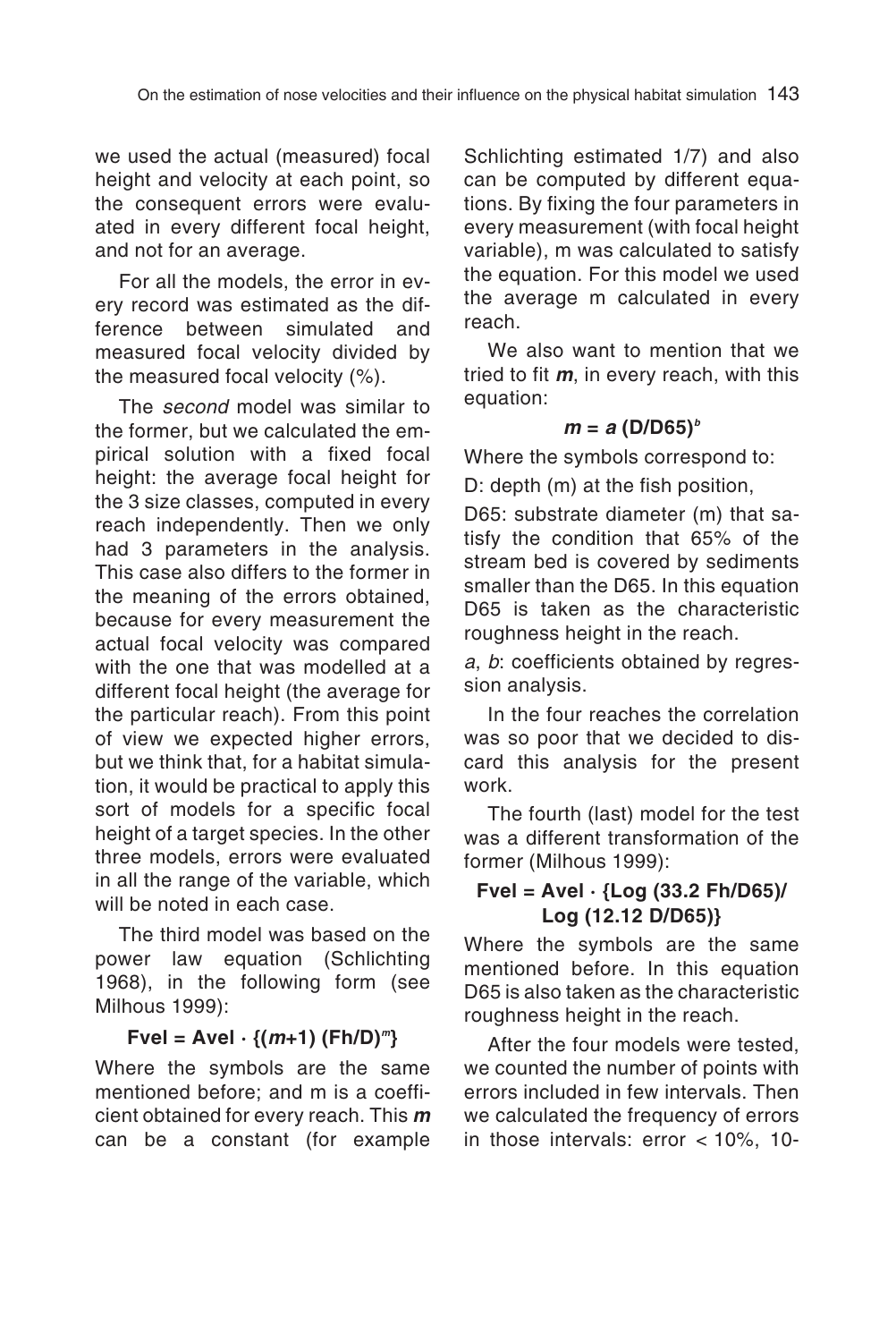25%, 26-50%, 51-75%, 76-100% and > 100%. To compare the 4 models (for the four reaches together and separately), we used the Kruskal-Wallis test that compared the medians of the groups. In order to select a best model, we considered the maximum percentage of data with errors in the interval of 0-25%, and the percentage of data in the other intervals.

We were also wondering if the errors could be a function of the physical characteristics of the sites, i.e., the variables used to characterize the available habitat. For this purpose, we plotted the errors against the water surface gradient, hydraulic radius (average for the transects in the reach), percentiles 50 and 95 of depth and velocity and percentile 50 of substrate diameter. We also tried to find trends of the errors with the continuous microhabitat variables: average velocity in the same point of measurement, focal velocity, focal height and depth. Only the relevant results have been explained in the results section.

# Physical Habitat Simulation

Our last objective was to assess the consequences of this different approach for a physical habitat simulation. First we selected a reach with several microhabitats and a complete survey for the hydraulic simulation through RHYHABSIM (Jowett 1989). We calculated depths and velocities in every point of the transects, so we

got the hydraulic data for ten different flows and the calibration flow. One model was selected for the calculation of focal velocity from the average. Based on the hydraulic results we calculated weighted usable area for large barbels (using MS Excel®). by introducing two habitat criteria: total depth with average velocity and focal height with focal velocity.

Here we have considered interesting to remark that, if the calculated optimal and suitable focal heights are lower than the minimum depth suitable for the fish, it would not be necessary to introduce focal height criteria in the simulation. This is because when suitable depths were available, there would be a wide range of focal heights suitable for the fish. In another situation, habitat criteria for focal heights should be introduced in the WUA calculations, independently from depth habitat criteria.

For a better comparison, we have used only depth and velocity (we did not consider substrate, nor cover). Both habitat suitability criteria (category II) have been calculated from the same reaches and the same individuals. As we proceed exactly the same for computing WUA in both ways, we controlled the calculations without the use of any specific program and used exactly the same area, depth and velocity for each cell, and the same combined suitability (geometric median of the two suitability values).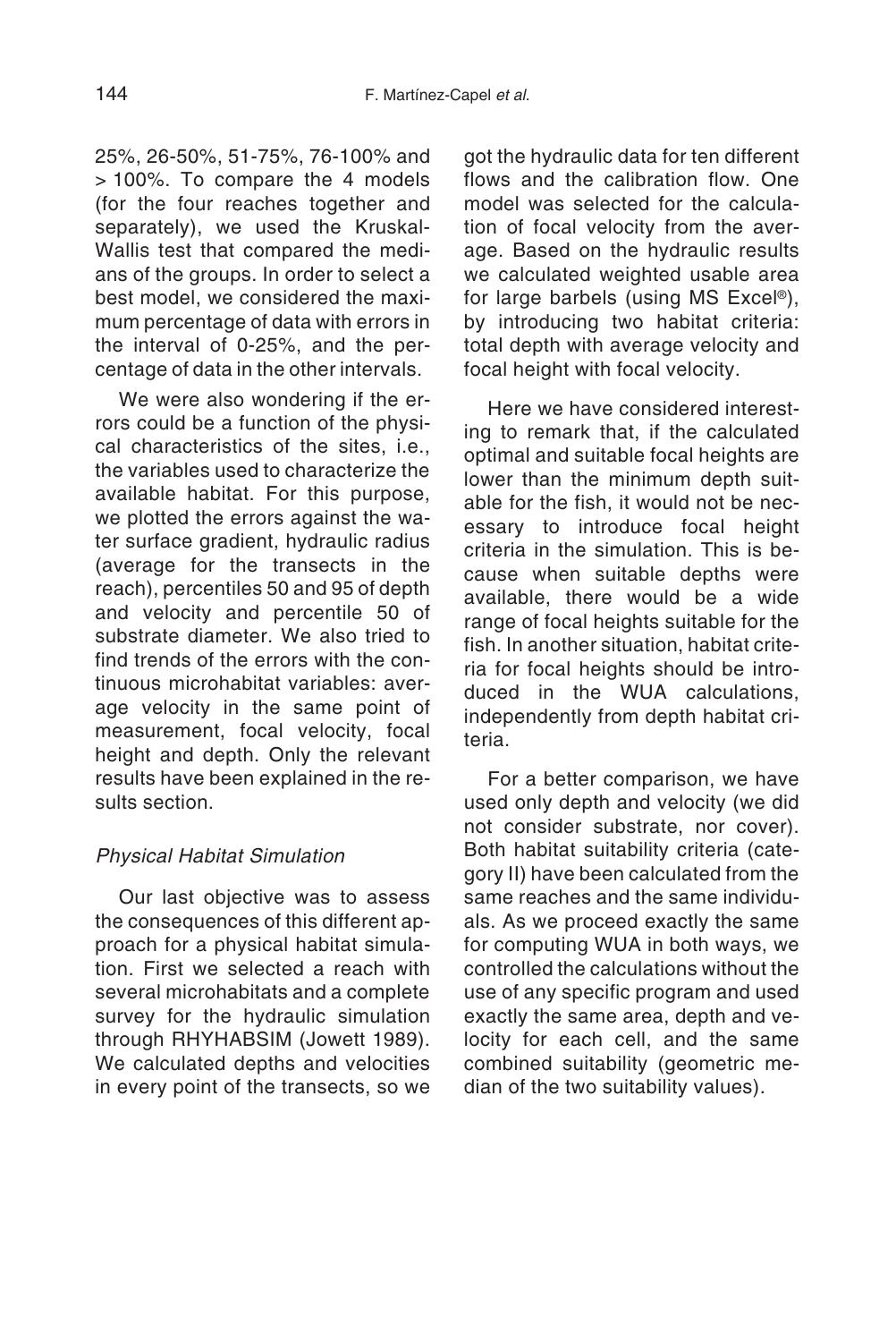#### **RESULTS**

#### Study Sites and Sampling

For the site characterization, at different scales, we selected some relevant variables, in terms of habitat and hydraulics (Table 1).

Sorbe and Guadiela were the largest reaches, in terms of surface (measured in the days of survey) and they had high habitat heterogeneity, due to the physical structure of the stream bed and the presence of some large boulders, little islands, vegetation, caves, etc. Ambroz and Jarama were smaller reaches, with some good refuges but less habitat complexity.

#### Habitat Suitability Criteria and Fish Position

In order to illustrate the habitat use by Barbus, we calculated the 50% and 95% central range of the data distribution, and the results are shown in Table 2, where sample size is indicated for each size class. The corresponding medians for the three size classes are not included in the table.

| Site<br>Code* | MMAF <sub>a</sub><br>& MAF <sub>h</sub><br>$(m^3/s)$ | Tot.<br>surface<br>(m <sup>2</sup> ) | Habitat<br>units<br>sequence. | W.S.<br>gradient<br>$(m/km)$ <sub>d</sub> | Depth<br>central<br>range <sub>e</sub> | Velocity<br>central<br>range <sub>e</sub> | Stream<br>bed<br>$D65_f$ |
|---------------|------------------------------------------------------|--------------------------------------|-------------------------------|-------------------------------------------|----------------------------------------|-------------------------------------------|--------------------------|
| Ambroz        | 0.32/3.76                                            | 665                                  | P                             | 0.46                                      | $0.27 - 0.88$                          | 0.017-0.154                               | 0.16                     |
| Guadiela      | 1.99/5.04                                            | 3721                                 | R.P.R                         | 3.38                                      | $0.50 - 1.12$                          | $0.017 - 0.116$                           | 0.036                    |
| Jarama        | 2.17/5.03                                            | 1229                                 | P, R, P, R                    | 1.67                                      | $0.11 - 0.26$                          | $0.010 - 0.020$                           | 0.16                     |
| Sorbe         | 0.50/2.62                                            | 3794                                 | P, Ra, P, R, P, P             | 5.80                                      | $0.15 - 0.69$                          | 0.045-0.325                               | 0.64                     |

 $\,^{\textrm{\tiny{\textup{a}}}}$  Minimum Monthly Average Flow (based on at least 10 years of records) in m $\,3/$ s

 $^{\circ}$  Mean Anual Flow (based on at least 10 years of records) in m $^{\circ}\!$ /s

<sup>c</sup> Sequence of habitat units in the site. P: Pool, R: Riffle, Ra: Rapid.

d Water Surface Gradient in m/km.

e Central 50% of the data distribution (interquartile range), depth in m and velocity in m/s.

f Coefficient D65 for substrate diameter, in mm.

**Table 2. –** Summary of the habitat suitability criteria (habitat use data) recorded for Barbus bocagei in the 4 reaches of the Tagus basin.

| Size-class | Central<br>Range | Depth (m)     | Focal Height <sub>1</sub><br>(m) | Focal<br>Height $\%$ <sub>1</sub> | Average<br>Velocity (m/s) | <b>Focal Velocity</b><br>(m/s) |
|------------|------------------|---------------|----------------------------------|-----------------------------------|---------------------------|--------------------------------|
| Large      | 95%              | $0.6 - 2.23$  | $0.02 - 0.46$                    | $2 - 40$                          | $0.01 - 0.541$            | $0.005 - 0.215$                |
| $N = 81$   | 50%              | 1.09-1.52     | $0.03 - 0.20$                    | $3 - 17$                          | 0.069-0.194               | 0.032-0.097                    |
| Medium     | 95%              | $0.22 - 1.90$ | $0.02 - 0.52$                    | $2 - 50$                          | 0.005-0.465               | 0.008-0.301                    |
| $N = 150$  | 50%              | $0.36 - 1.14$ | $0.03 - 0.10$                    | $4 - 20$                          | 0.064-0.189               | $0.026 - 0.118$                |
| Small      | 95%              | $0.15 - 1.03$ | $0.02 - 0.15$                    | $2 - 40$                          | 0.008-0.216               | $0.006 - 0.180$                |
| $N = 18$   | 50%              | $0.32 - 0.68$ | $0.03 - 0.08$                    | $4 - 23$                          | 0.019-0.094               | 0.015-0.097                    |

1 Focal height is the vertical distance from the stream bed to the fish position, and the percentage is calculated in relation to total depth at each point.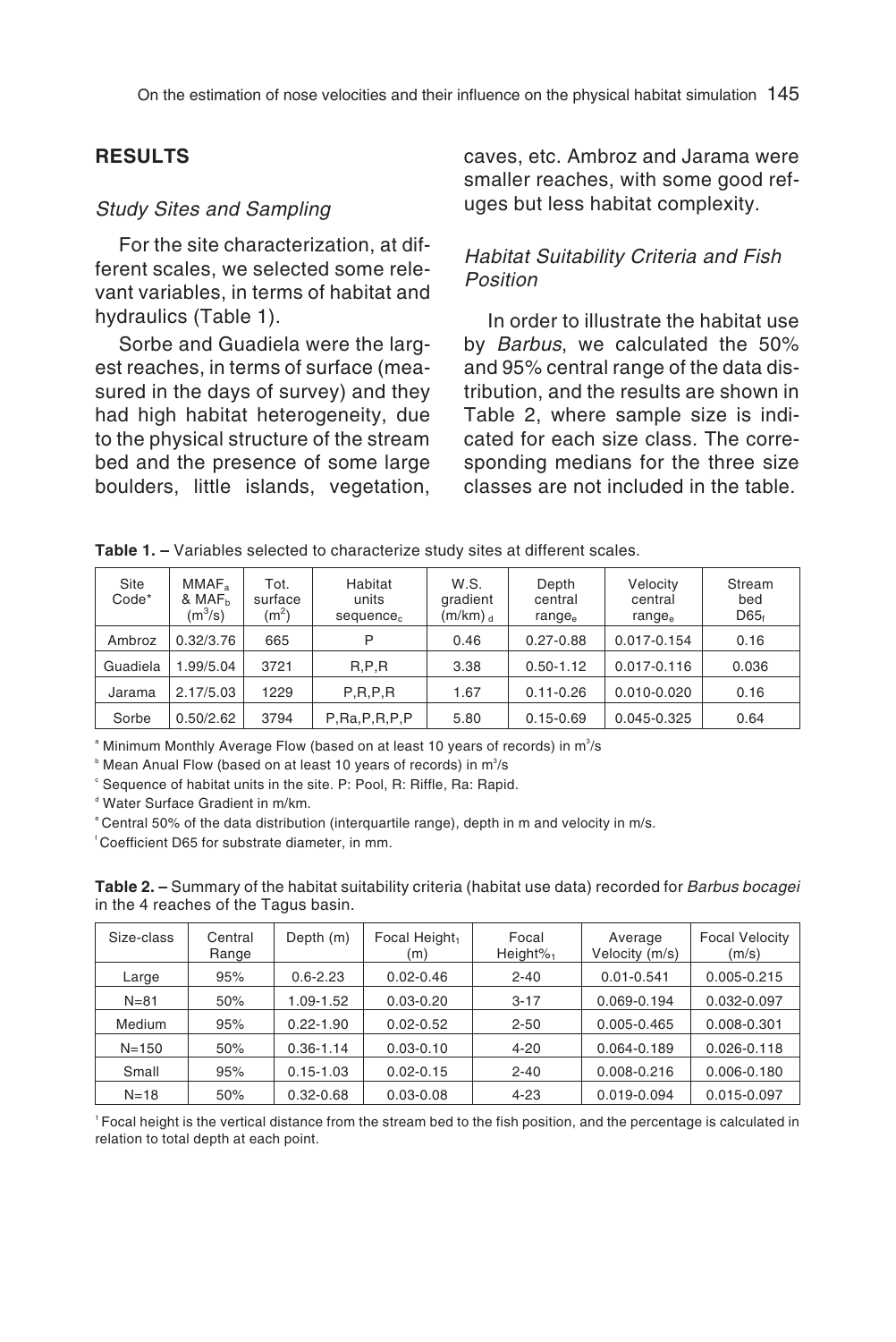The specific results for large barbels, noted in Table 2 and Table 5, have been selected for the physical habitat simulation, as indicated in the fourth part of the Results.

When focal height was considered in absolute terms (in m), clear differences (Kruskal-Wallis p < 0.01; median test  $p < 0.05$ ) arose between size classes (see Figure 1). For this variable, the median of large fishes (0.10 m) was higher that the median for medium and small ones (both 0.05 m). However, when the data



**Figure 1. –** Comparison of focal height (in m) between the three size classes of Barbus boca $gei$ , through box and whiskers plots $(3)$ .

were compared in terms of percentage of focal height, fish behavior looked really similar for the 3 size classes, what is confirmed by the statistical tests (Kruskal-Wallis p=0.15; median test p=0.46).

Barbus bocagei mainly feed on the benthos, detritus and vegetation in the bottom (Valladolid y Przybylski 1996) and its dependence of substrate is clear when this last analysis is done, because the median of focal height percentage is between 8-12% in all cases. In the underwater surveys, we have observed how the swimming capabilities of the medium and large individuals allow them to move in different water conditions, while small ones must stay feeding on the stream bed. This observation is consistent with the results for focal velocity, because the median is higher for medium (0.064 m/s) and large fishes (0.059 m/s) than the small ones (0.023 m/s). However, for this variable we have not found a significant difference (Kruskal-Wallis p=0.22; median test p=0.30).

In regards to depth, clear differences show that Barbus occupy deeper microhabitats as it becomes larger (see Figure 2). This observation is consistent with other cyprinids and has been statistically demonstrated (Kruskal-Wallis and median test  $p < 0.01$ ).

We also wondered if there was a relationship between depth and the position in the water column. For this purpose we have computed a potential regression. Global results (gathering the 3 size classes,  $r^2=0.15$ ,

<sup>(3)</sup> The box encloses the interquartile range, i.e. the middle 50 percent (the median is represented as an horizontal line inside). The lower whisker indicates the smallest point within 1.5 interquartile ranges from the lower quartile, and the other whisker indicates the largest point within 1.5 interquartile ranges from the upper quartile. Circles mean far values that fall within 3 interquartile ranges (suspect outliers) from the lower or upper quartile, and asterisks are further outside points (outliers).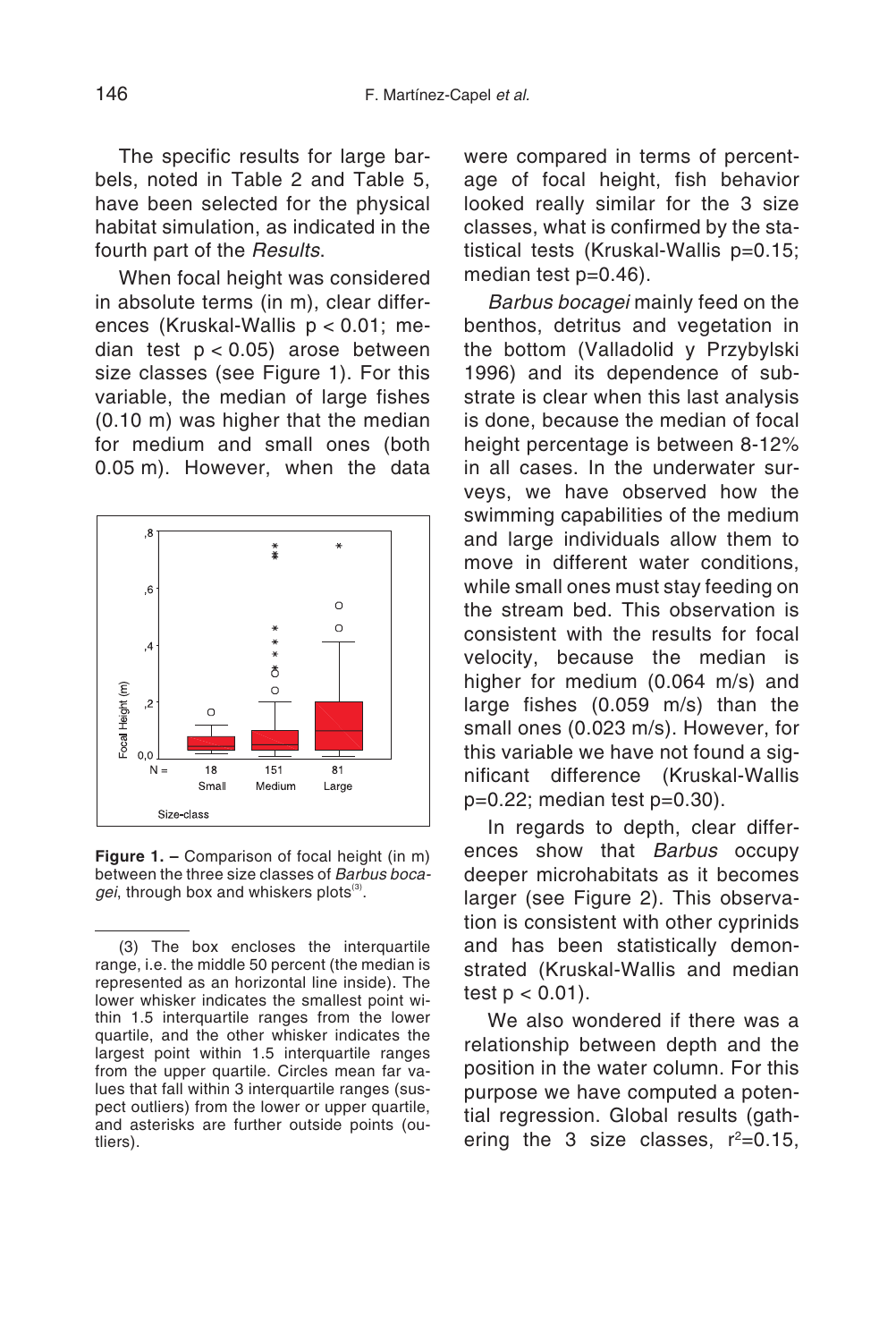N=150) reveal a trend to stay closer to the stream bed as the depth increases (Figure 3).

When size classes were treated separately, we observed that this be-



**Figure 2. –** Comparison for habitat use of depth (m) between the three size classes of Barbus bocagei, through box and whiskers plots.

havior was not so apparent for large  $(N=81/r^2=0.05)$  and medium-size fishes  $(N=151/r^2=0.16)$  as it was for small ones  $(N=18/r^2=0.66)$ , so the last group had a higher correlation coefficient for the potential regression (see Figure 4).

Because depth is positively related with velocity (in theory), data could indicate that they prefer to stay closer to the bottom as velocity increases. This explanation seems logical and coherent with their swimming capabilities, because the small fishes are the more limited in terms of water velocity.

However, that relation between variables does not exist in these rivers. On the contrary, when we have done a plot of depth with average and focal velocity, one can see that as depth increases both velocities decrease (Figure 5). These hydraulic conditions are natural in many



**Figure 3. –** Potential regression showing a relationship between focal height (in %) and depth: global results of the 3 size classes together. Sample size = 250.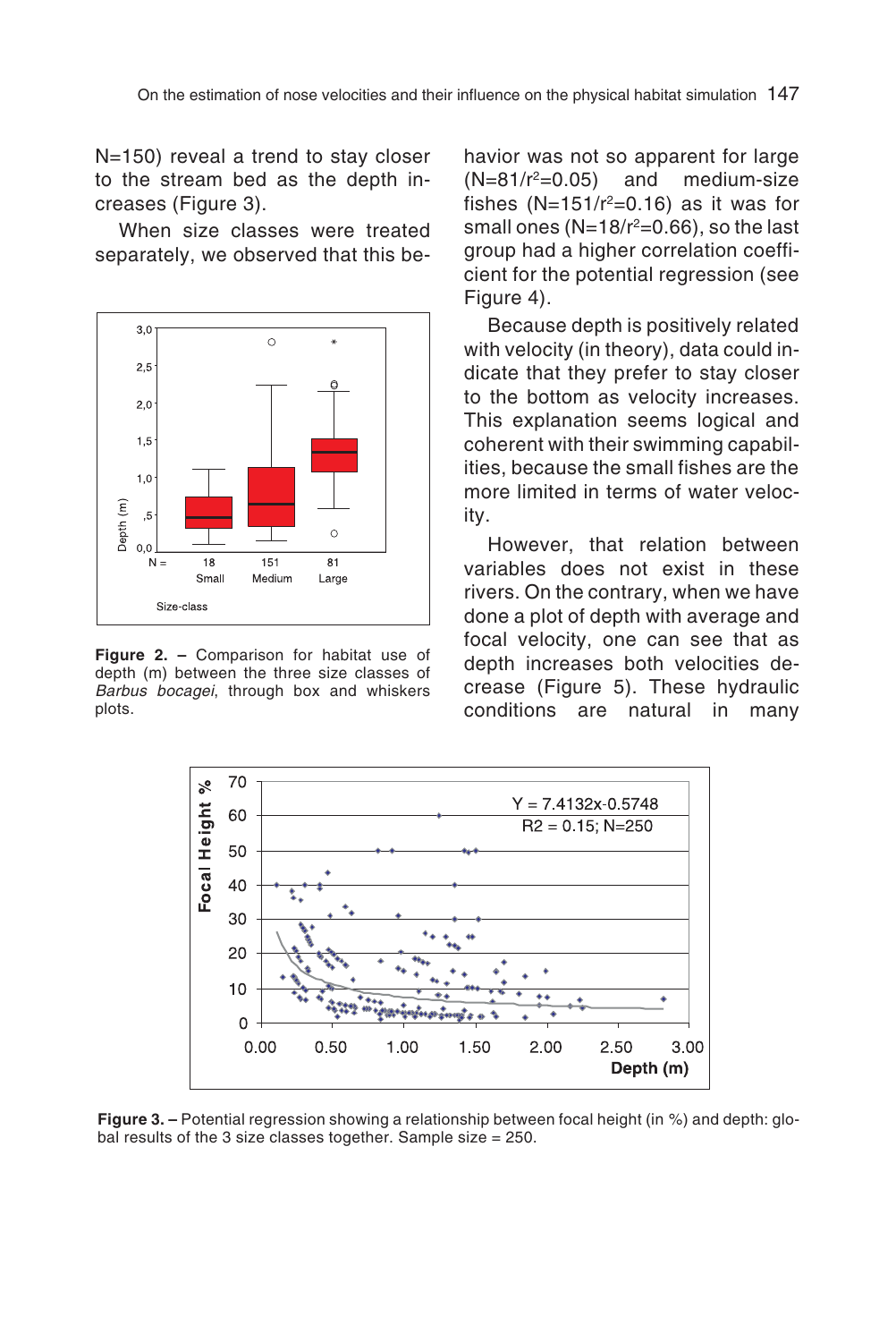

**Figure 4. –** Relationship between percentage of focal height and depth, for each size class of Barbus bocagei, analyzed through potential regression.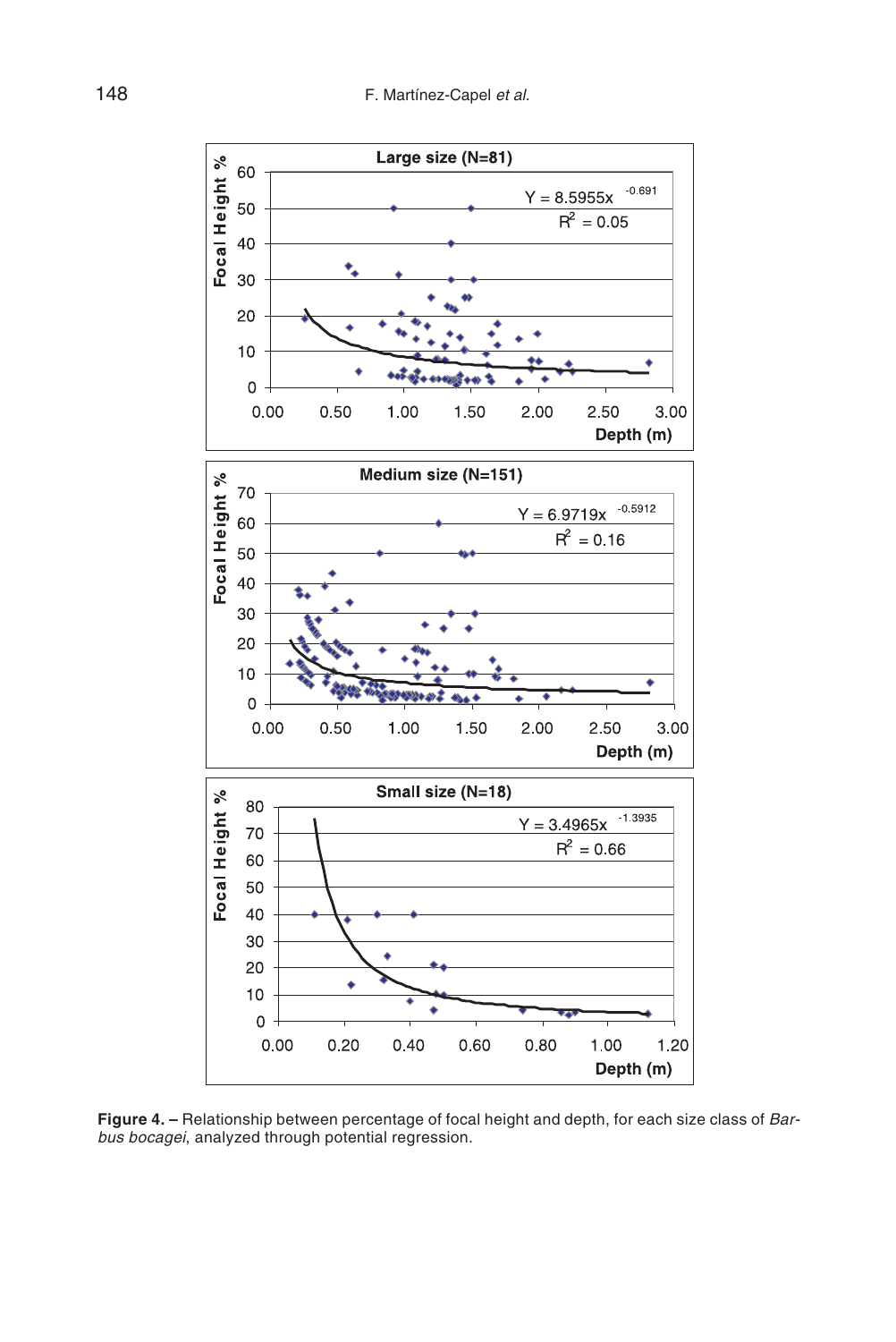

**Figure 5. –** Relationship of average (Avel.) and focal (Fvel.) velocity (m/s) with depth (m), obtained through logarithmic regression, from the data recorded in the four streams.

reaches, where habitat heterogeneity and the pool-riffle structure make the river very different to an artificial channel.

When each site is treated individually, the correlation coefficients are variable. For average velocity, based on the logarithmic regression,  $R^2$  are ranging from 0.00 (Guadiela, N=100, no relationship) to 0.21 (Sorbe, N=42), but there is always a negative gradient for the trend line. In the case of focal velocity, the maximum  $r^2$  is 0.38 (Sorbe).

In our opinion, with a general perspective (for the 3 size classes), a better interpretation of the results would be related to their need of refuge and food: when the water column is higher, they prefer to be secure near to the shelter and the food supplied by the stream bed.

#### Estimation of focal velocities

In our second objective, we first planned to check how is the correlation between focal and average velocity in global terms, i.e., for all the data records together (from the 4 sites). We have observed a high variation in the data (illustrated in the Figure 6), so the regression coefficient is low for the power equation (0.442).

Then we focused on the different models. First we computed the regression analysis for the first model (power regression), and the coefficients obtained were the following:

- River Ambroz: a=2.174, b=0.632;
- River Guadiela: a=1.308, b=0.396;
- River Jarama: a=3.188, b=0.922;
- River Sorbe: a=1.189, b=0.422.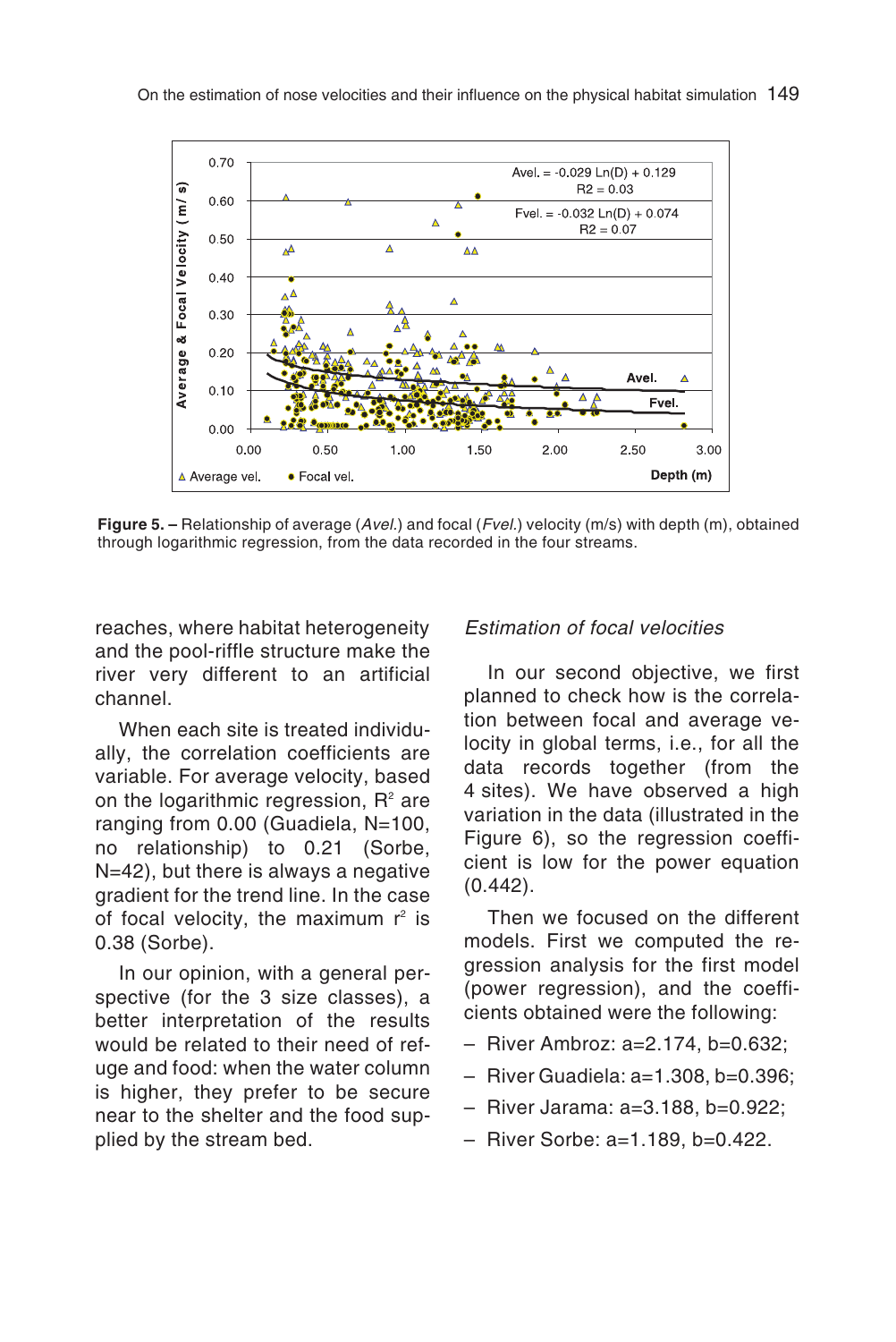

**Figure 6.** – Power regression for focal velocity (m/s) and average velocity (m/s); global results of the 3 size classes of Barbus bocagei together (sample size = 250).

Then we calculated the focal velocity and the error for every measurement through the 4 models. In Table 3 we have shown the percentage of points whose error is in the range of the specified intervals (detail) and also the same results in a simplified format, after combining some intervals together. For every reach we have indicated the fixed focal height, necessary for the second model, and the average of the constant m for the third model. Approximately a 15% of the data were discarded in order to obtain a better fit for the empirical models, so the sample sizes were 68 for Ambroz, 87 for Guadiela, 25 for Jarama and 30 for Sorbe River. Total sample size for the analysis was 210. For every site we have selected the best model, considering the maximum percentage of data with errors in the lowest interval, i.e., from 0 to 25%. In a second place we have considered the percentage of data in the other intervals.

For the River Ambroz, more than a half points have errors lower than 25% when using the empirical procedure of the second model (fixed focal height, 0.06 m). The four models have in common that approximately a 91% of the data have errors lower than 100%. In this reach, the calculations involved focal heights between 0.02 and 0.46 m (from 2% to 50% of focal height), with an average of 0.06±0.01 m, which is down the characteristic roughness height of the site (estimated through the D65), which is 0.16 m. Therefore, the fish selection could be notably influenced by the pocket waters and substrate shelters that provide low velocity spots near to faster currents. In fact, many fishes were observed while they were feeding between the cobbles of the stream bed.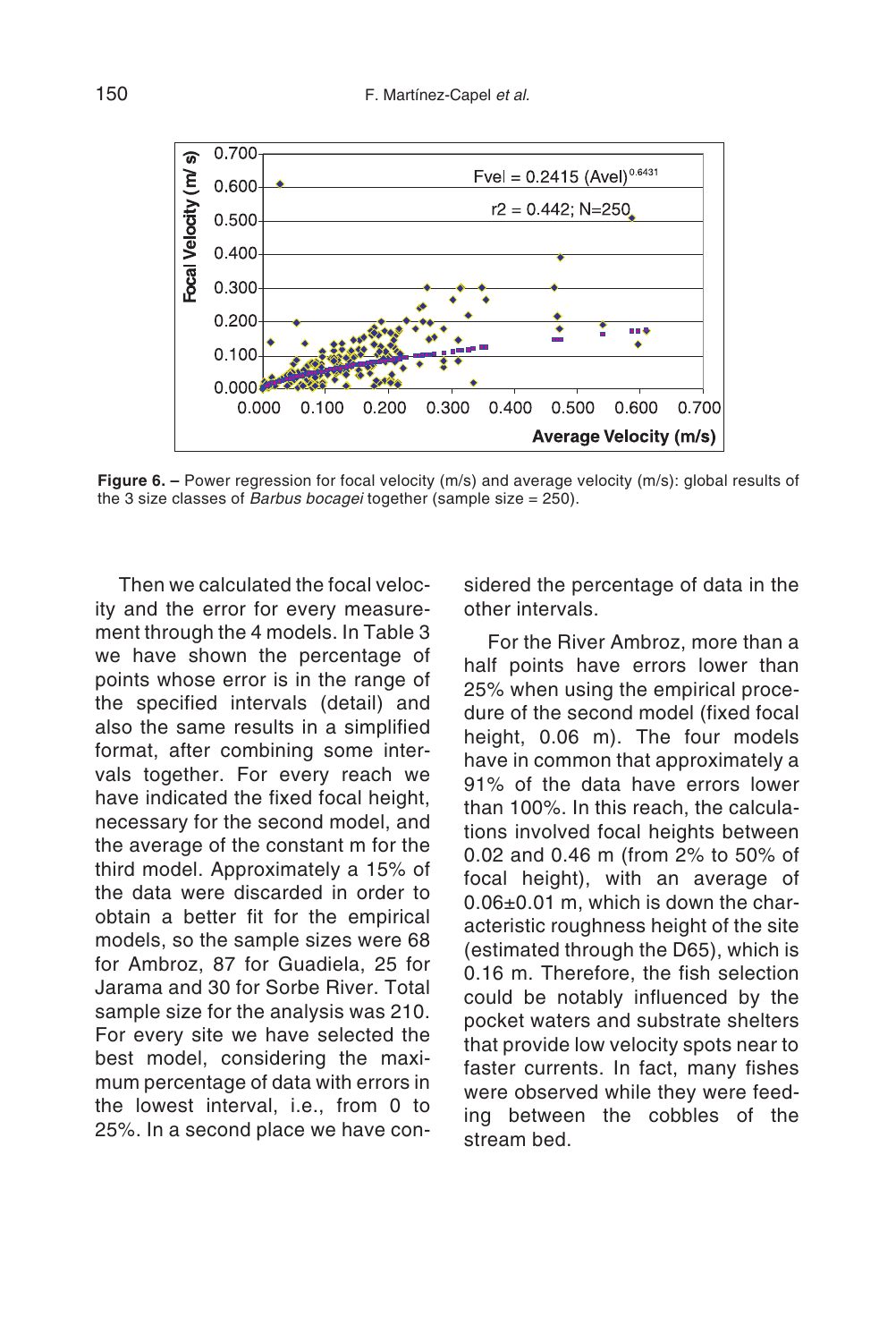**Table 3. –** Percentages of data in every interval of error, computed when the 4 models were used to calculate focal velocity (m/s) from average velocity (m/s). Bold numbers are the percentage of points with errors between 0-25%, for the best model.

|                             | Models $\rightarrow$ | <b>Power Law</b> |                               |                               | Logarithmic    |
|-----------------------------|----------------------|------------------|-------------------------------|-------------------------------|----------------|
| River (sample<br>size)      | Error<br>intervals   | <b>Empirical</b> | Empirical<br>$Fh=0.06$        | <b>Empirical</b><br>$m=0.405$ | Logarithmic    |
|                             | $< 10 \%$            | 19               | 25                            | 26                            | 24             |
|                             | 10-25 %              | 21               | 26                            | 23                            | 22             |
|                             | 25-50 %              | 41               | 26                            | 33                            | 26             |
|                             | 50-75 %              | 10               | 13                            | 8                             | 9              |
| <b>AMBROZ</b><br>$(N=68)$   | 75-100 %             | 0                | 0                             | 3                             | 10             |
|                             | >100 %               | 9                | 9                             | 8                             | 9              |
|                             | < 25%                | 40               | 51                            | 48                            | 46             |
|                             | 25-100%              | 51               | 40                            | 44                            | 46             |
|                             | >100%                | 9                | 9                             | 8                             | 9              |
|                             | Error<br>intervals   | <b>Empirical</b> | <b>Empirical</b><br>$Fh=0.15$ | <b>Empirical</b><br>$m=0.358$ | Logarithmic    |
|                             | $< 10 \%$            | 15               | 10                            | 17                            | 22             |
|                             | 10-25 %              | 16               | 14                            | 15                            | 20             |
|                             | 25-50 %              | 32               | 34                            | 27                            | 24             |
|                             | 50-75 %              | 20               | 21                            | 20                            | $\mathbf{1}$   |
| <b>GUADIELA</b><br>$(N=87)$ | 75-100 %             | $\overline{2}$   | 0                             | 3                             | 6              |
|                             | >100%                | 15               | 21                            | 17                            | 28             |
|                             | < 25%                | 31               | 24                            | 33                            | 41             |
|                             | 25-100%              | 54               | 55                            | 50                            | 31             |
|                             | >100%                | 15               | 21                            | 17                            | 28             |
|                             | Error<br>intervals   | <b>Empirical</b> | <b>Empirical</b><br>$Fh=0.07$ | <b>Empirical</b><br>$m=0.422$ | Logarithmic    |
|                             | $< 10 \%$            | 8                | 0                             | 8                             | 12             |
|                             | 10-25 %              | 16               | 16                            | 16                            | 40             |
|                             | 25-50 %              | 40               | 36                            | 44                            | 20             |
|                             | 50-75 %              | 24               | 24                            | 8                             | $\overline{4}$ |
| <b>JARAMA</b><br>$(N=25)$   | 75-100 %             | 0                | 0                             | 0                             | 0              |
|                             | >100 %               | 12               | 24                            | 24                            | 24             |
|                             | < 25%                | 24               | 16                            | 24                            | 52             |
|                             | 25-100%              | 64               | 60                            | 52                            | 24             |
|                             | >100%                | 12               | 24                            | 24                            | 24             |
|                             | Error<br>intervals   | <b>Empirical</b> | <b>Empirical</b><br>$Fh=0.15$ | <b>Empirical</b><br>$m=0.546$ | Logarithmic    |
|                             | $< 10\frac{9}{6}$    | 10               | $\overline{7}$                | 0                             | 13             |
|                             | 10-25 %              | 23               | 20                            | 40                            | 30             |
|                             | 25-50 %              | 40               | 37                            | 30                            | 23             |
|                             | 50-75 %              | 13               | 17                            | 17                            | 3              |
| <b>SORBE</b><br>$(N=30)$    | 75-100 %             | 7                | 10                            | $\overline{7}$                | 7              |
|                             | >100 %               | $\overline{7}$   | 10                            | $\overline{7}$                | 23             |
|                             | < 25%                | 33               | 27                            | 40                            | 43             |
|                             | 25-100%              | 60               | 63                            | 53                            | 33             |
|                             | >100%                | 7                | 10                            | 7                             | 23             |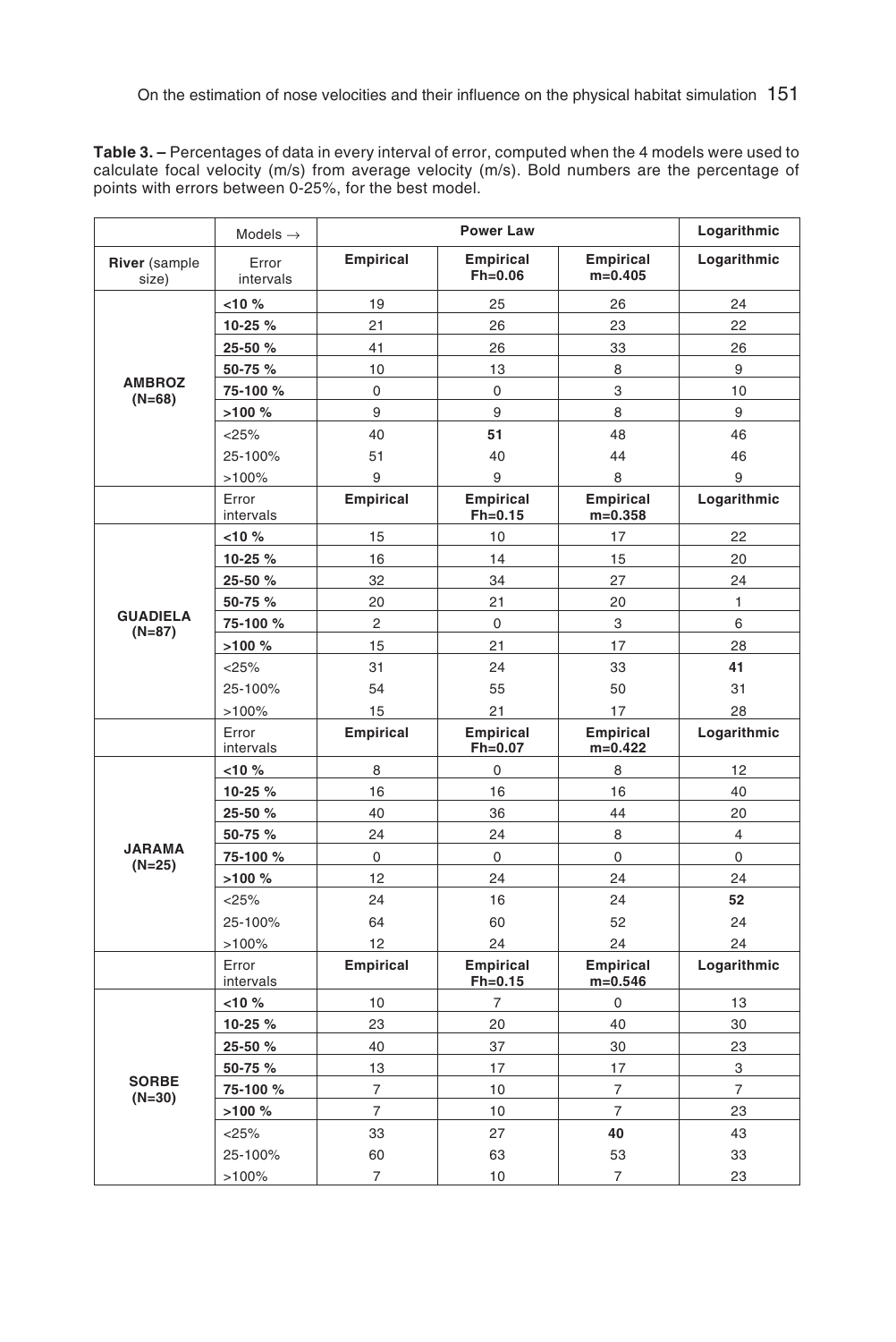In the River Guadiela, the logarithmic model gave us the best results, though the percentage of errors is high in all the cases. In comparison with the River Ambroz, the percentage of data with errors over 100% is considerably higher (from 12 to 28%), which could be related to its notable habitat heterogeneity (vegetated islands, undercut banks, etc.). In this reach the focal heights varied from 0.02 to 0.75 m (1% to 60% of focal height), with an average of 0.15  $\pm$ 0.04 m, which is over the characteristic roughness height of the site, 0.04 m.

Similar results were observed in the River Jarama, where percentages of errors over 100% get to 24%. The logarithmic model gave also the best fit, and more than a half points had errors smaller than 25%. The range for the focal heights (and so the consequent calculations) was from 0.01 to 0.20 m (2% to 43% of focal height), with an average of 0.07±0.02 m, which is lower than the substrate D65 of the site, 0.16 m. As occurring in River Ambroz, the positions selected by the fishes could be very influenced by the substrate, and also by the undercut banks where many fishes like to stay.

Finally, in the River Sorbe, the empirical model with a fixed m, and the logarithmic model gave the best results. Both have high percentages of errors lower than 25%, but the first of them has the lowest percentage of errors over 100%. Theses calculations are related to focal heights from 0.01 to 0.30 m (1% to 34% of focal height), with an average of 0.15±0.02 m, which is lower than the substrate D65 of the site, 0.64 m. In general we can say that substrate size had played an important role in the positions selected by the fishes, though it depends on the different mesohabitats sampled in the reach.

When we compared the errors between the 4 models, gathering the four reaches, the Kruskal-Wallis test (with a 95% confidence level) showed that there is not a statistically significant difference (p=0.18). Treating every reach separately, we can observe the same results. The probability of the test and the medians calculated can be seen in Table 4. Therefore, we can not find any significant difference to associate with the physical characteristics of the 4 sites. Even when we only looked at the error median, we did not find a pattern of variation with the physical variables selected. In the box plots it was observed that the errors (in all models) had a trend to increase with available depth and hydraulic radius, but it was a visual effect of some extreme data (outliers) with a little statistical value.

In regards to the microhabitat variables that describe the habitat use by the barbel, we have found that, as focal velocity increases, the errors go down, and the same happen with the focal height (in the four models). When we analyzed the relationship between focal height and focal velocity, we have seen that the fish selected high positions in the water column only when they could find low focal velocities in those positions. Since average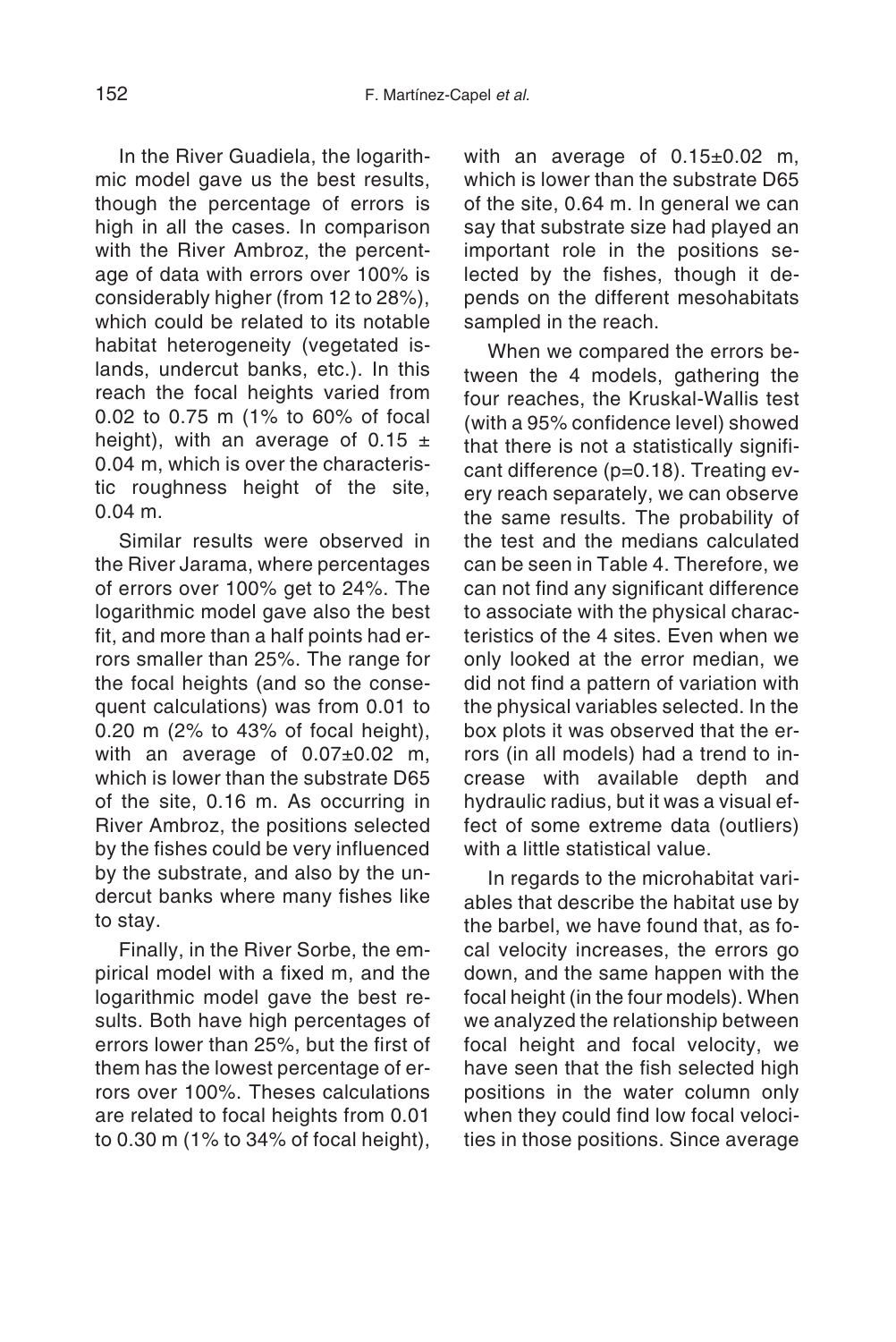| River name                  | <b>Power Law</b> |                                 |                               | Logarithmic |  |  |  |
|-----------------------------|------------------|---------------------------------|-------------------------------|-------------|--|--|--|
| <b>AMBROZ</b><br>$(N=68)$   | <b>Empirical</b> | <b>Empirical</b><br>$Fh = 0.06$ | <b>Empirical</b><br>$m=0.405$ | Logarithmic |  |  |  |
| <b>Error Median</b>         | 49               | 58                              | 54                            | 66          |  |  |  |
| Kruskal-Wallis p            |                  | 0.74                            |                               |             |  |  |  |
| <b>GUADIELA</b><br>$(N=87)$ | <b>Empirical</b> | <b>Empirical</b><br>$Fh = 0.15$ | <b>Empirical</b><br>$m=0.358$ | Logarithmic |  |  |  |
| Error Median                | 86               | 111                             | 98                            | 147         |  |  |  |
| Kruskal-Wallis p            |                  | 0.38                            |                               |             |  |  |  |
| <b>JARAMA</b><br>(N=25)     | <b>Empirical</b> | <b>Empirical</b><br>$Fh = 0.07$ | <b>Empirical</b><br>$m=0.422$ | Logarithmic |  |  |  |
| Error Median                | 72               | 108                             | 100                           | 115         |  |  |  |
| Kruskal-Wallis p            | 0.17             |                                 |                               |             |  |  |  |
| <b>SORBE</b><br>$(N=30)$    | <b>Empirical</b> | <b>Empirical</b><br>$Fh=0.15$   | <b>Empirical</b><br>$m=0.546$ | Logarithmic |  |  |  |
| <b>Error Median</b>         | 59               | 60                              | 60                            | 90          |  |  |  |
| Kruskal-Wallis p<br>0.57    |                  |                                 |                               |             |  |  |  |

**Table 4. –** Medians of the errors for each study site and probability of the Kruskal-Wallis test  $(\alpha=0.05)$  that compares the errors of the four models used to estimate nose velocities (median test).

velocity is correlated with the focal velocity, we have also observed that the errors reduce when this variable goes up, but the trend is not so clear as it is for the focal velocity.

If we would decide based in the medians only, Guadiela would be the reach with highest errors and Ambroz would be the opposite. From this point of view, the worst situation to model focal velocity is the empirical model, with focal height 0.15 m, in the River Guadiela. The best model would be the empirical (focal height variable) in the River Ambroz.

# Physical Habitat Simulation

For the third part of this article, we selected a reach for a habitat simulation, the River Sorbe. Their data were complete for a habitat simulation and the reach had several habitat units, with alternating pools and riffles. It was characterized by high habitat heterogeneity. We calculated focal velocities by the third model calculated for Sorbe, i.e., the empirical model with a constant <sup>m</sup>=0.546. We also introduced a constant focal height for the simulation: the median for large barbel (N=22) in the River Sorbe, 0.16 m. Finally this is the formula we used:

# $Fvel = Ave! \cdot 1.546 (0.16/D)^{0.546}$

Table 5 shows the habitat criteria introduced into the WUA simulation. Since the calculated optimal and suitable focal heights are lower than the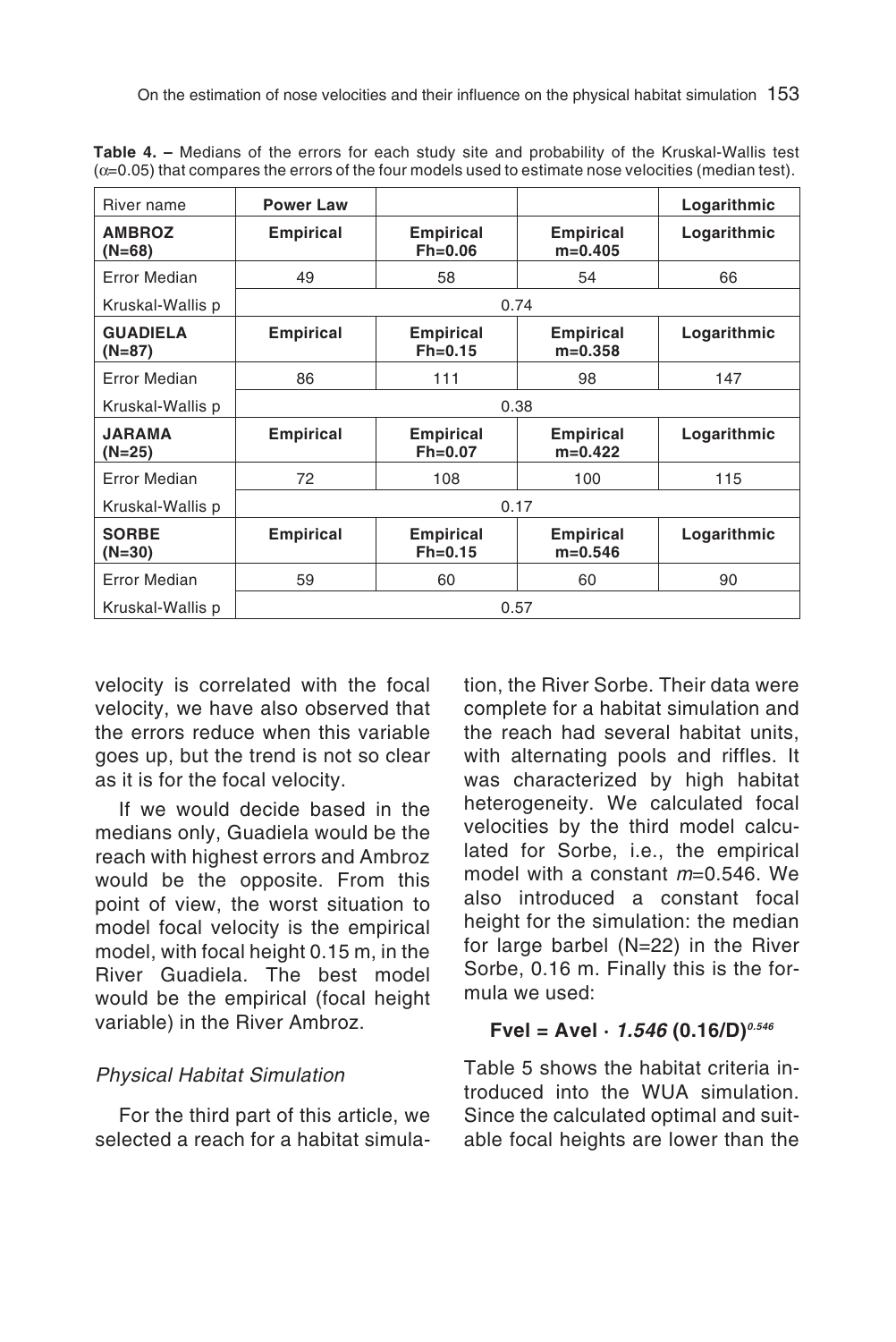Table 5. – Habitat suitability criteria for Barbus bocagei calculated from 81 records from the rivers Ambroz, Guadiela, Jarama and Sorbe, which have been used in the physical habitat simulation. The variables implemented are total depth (m), average velocity (m/s) and focal velocity (m/s).

| Large Barbel<br>$(N=81)$ | Interval | Depth        | Average Velocity | <b>Focal Velocity</b> |
|--------------------------|----------|--------------|------------------|-----------------------|
|                          | Suitable | $0.6 - 2.23$ | $0.01 - 0.541$   | 0.005-0.215           |
|                          | Optimal  | 1.09-1.52    | 0.069-0.194      | 0.032-0.097           |

minimum depth suitable for large barbel (0.6 m), we have considered that we do not need to introduce habitat criteria for focal heights in the simulation, in this particular case. Therefore, total depth combined with average or with focal velocity have been considered to calculate the weighted usable area in two ways. The range of simulated flows was from  $0.5$  to  $5.0$  m $\frac{3}{s}$ , with  $0.5$  intervals, plus the calibration flow  $(2.23 \text{ m}^3/\text{s})$ . The simulation was based on 10 transects.

The results are summarized (in form of table and curves) in Figure 7 (weighted usable area in  $m^2$ , versus discharge). This figure shows how different are the two procedures followed. In a wide range of instream flows, the WUA (m $^{\circ}$ ) obtained differ in percentages from positive 21% to negative (most cases) 37% (for  $3.5 \text{ m}^3\text{/s}$ ). In this cases the percentages were calculated as the difference WUA(A)-WUA(B) divided by WUA(A), i.e., in relation to the usual method. In general we could say that the common procedure, based on average velocities, is underestimating the real WUA for this species in this site.

In regards to the habitat conditions, the D65 for the reach was 0.64, so we could expect a relevant influence of the characteristic roughness on the fish behavior and their position in the water column. We also must remember the limitations for the focal velocity model, with a 40% of errors between 0 and 25%, and a 53% of associated errors in the range of 25-100% (based on our empirical data for this study site).

#### **DISCUSSION**

The first part of this article describes how Barbus bocagei select low positions in the water column. Barbels are typically epi-benthic fishes that spawn in gravel beds (Doadrio 1984; Lobón-Cerviá & De Diego 1988; Doadrio et al. 1991; Baras 1994) and our observations have confirmed their vital association with the river bed. Former authors have observed the same behavior by underwater surveys in Iberian rivers (Grossman et al. 1987a & b; Grossman & De Sostoa 1994a & b). Barbels are present in many European rivers, where frequently they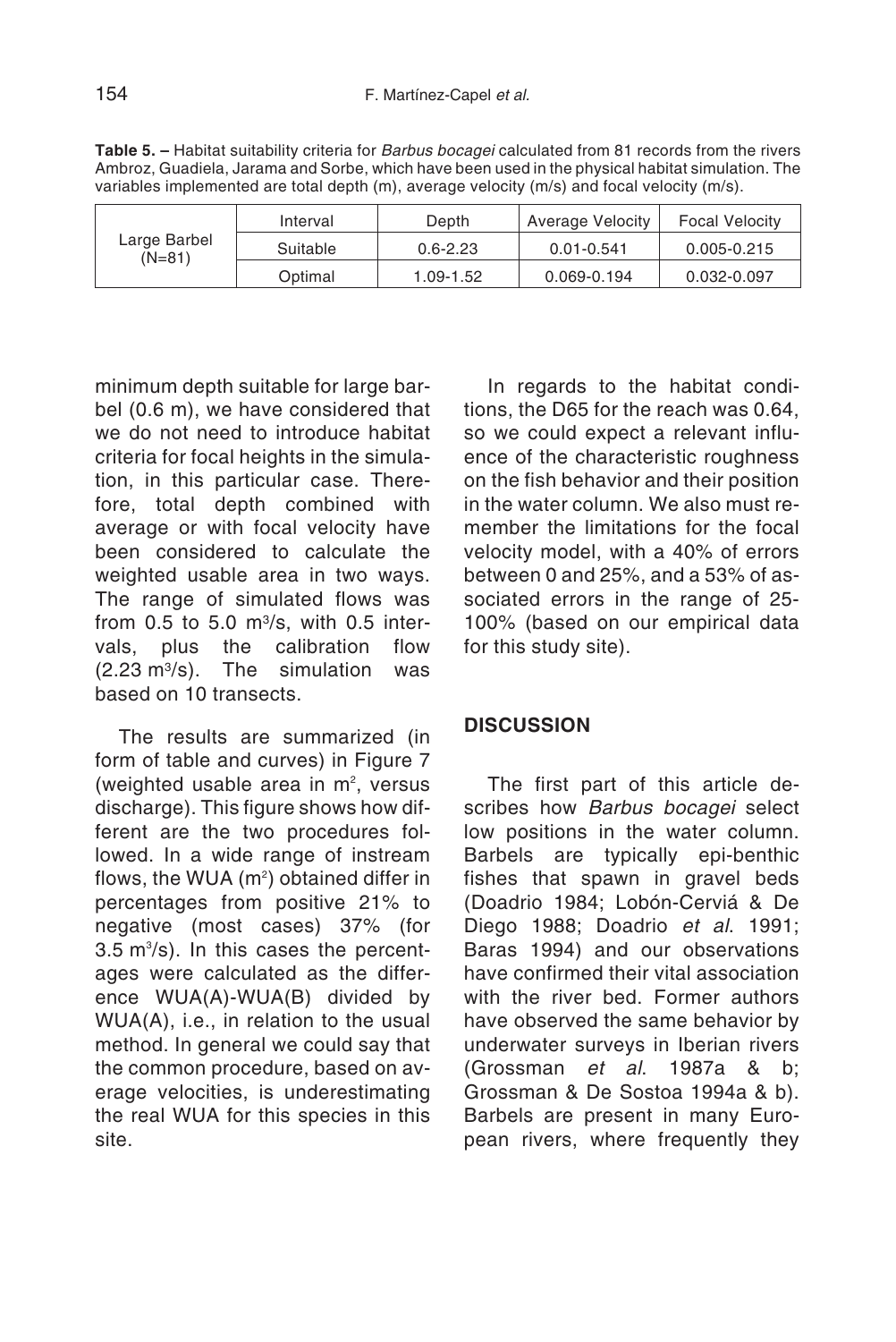

**Figure 7. –** Weighted usable area (m<sup>2</sup>) for adult barbel simulated in the Sorbe River. WUA has been calculated for each flow, with two different habitat suitability criteria: depth (m) with average velocity  $(m<sup>3</sup>/s)$ , method A, or depth (m) with focal velocity ( $m<sup>3</sup>/s$ ), method B.

have more than a 50% of the community biomass and play a principal ecological role (Philippart & Baras 1996). This is a reason why we consider important their study and the improvement of the habitat simulations where they inhabit.

In regards to depth, we have observed that the larger individuals usually occupy deeper microhabitats, what have been demonstrated for barbels and different European cyprinids (Grossman et al. 1987 a,b; Copp 1990, 1992; Grossman and De Sostoa 1994 a,b; Prenda 1993; Lamouroux et al. 1999).

The use of four models to calculate focal velocities gave us unexpected results. At the first sight, when the errors were classified into intervals,

they seemed to be very different. After comparing the medians by the Kruskal-Wallis test (all together and for every site separately) we discovered that there were no significant differences between them. We have not known this kind of comparison before, because Milhous (1999) compared the errors by intervals. We just can say that the models do not give different results in statistical and practical terms. In general, Milhous obtained that the models could give errors lower than 30% in more than half measurements. In this research the intervals were different, considering an acceptable error under 25%. The number of acceptable errors varied much between reaches, but only in a few cases they were more than half cases.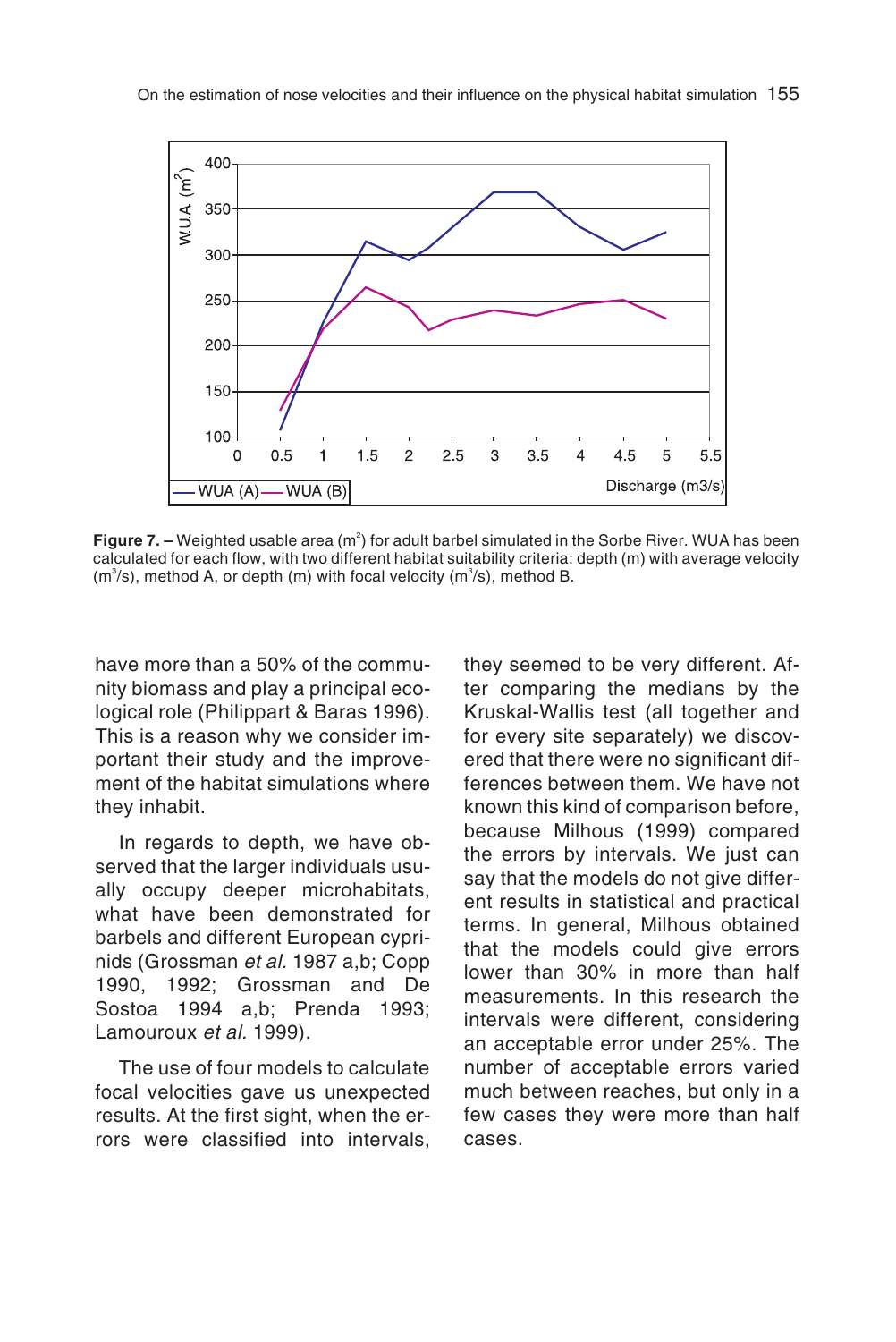In our opinion, habitat characteristics like characteristic roughness, mean annual flow, etc. can cause the different results in relation with Lower Cataract Creek and Salmon River (see Milhous 1999). A basic difference is also in the methods because, in our field work, average and focal velocity were measured at the same point, one immediately after the other, by the same person. We consider our four study sites are very different (and the focal heights where errors were evaluated), in the range of Iberian rivers with order 3-4 (Strahler 1957), so our results could be valid for a large number of river reaches.

Our work confirm with Milhous (1999) that focal velocities simulations are possible and practical, and that their implementation into the actual simulation systems can be very important in the estimations of weighted usable area, for several species and in different conditions (not only in the spawning period). Better models for the velocity prediction are also an important challenge. In current works for minimum flow assessments we recommend to follow similar procedures for a reach: study or validations of habitat criteria, for every species (either benthic or not), comparison of several models to compute focal velocities (evaluating errors for a random sample, in the focal height selected by a species), and application of the best model (if it does exist and it is good enough) in the physical habitat simulation.

#### **SUMMARY**

We have obtained habitat suitability criteria for small, medium and large size barbels, in several rivers of the Tagus Basin. The results show that the fish usually stay in low positions in the water columns, i.e., percentages of focal height (distance from the bottom/depth) from 8 to 12%. Data analysis has showed that large fish occupy deeper microhabitats and a wider range of positions in the water column. As depth increases, the barbels prefer to stay closer to the bottom. In terms of velocity, they stay higher in the water column when the focal velocity is low, but they keep nearer to the bottom when the focal velocity is high.

The four models used to calculate focal velocities offer dissimilar accuracies in the reaches studied. The lowest errors corresponded to the rivers Ambroz and Jarama, where a model (empirical and logarithmic, respectively) gave more than a 50% of errors minor than 25%. The errors obtained do not show a clear pattern in relation to their habitat characteristics. Those errors are clearly and negatively related to the focal velocity, focal height and average velocity in the microhabitats selected by the fish.

The implementation of habitat suitability criteria for focal velocities is an important approach to improve the actual habitat simulations. In the case of benthic species, like Barbus sp., the weighted usable area is expected to vary in a significant scale, as can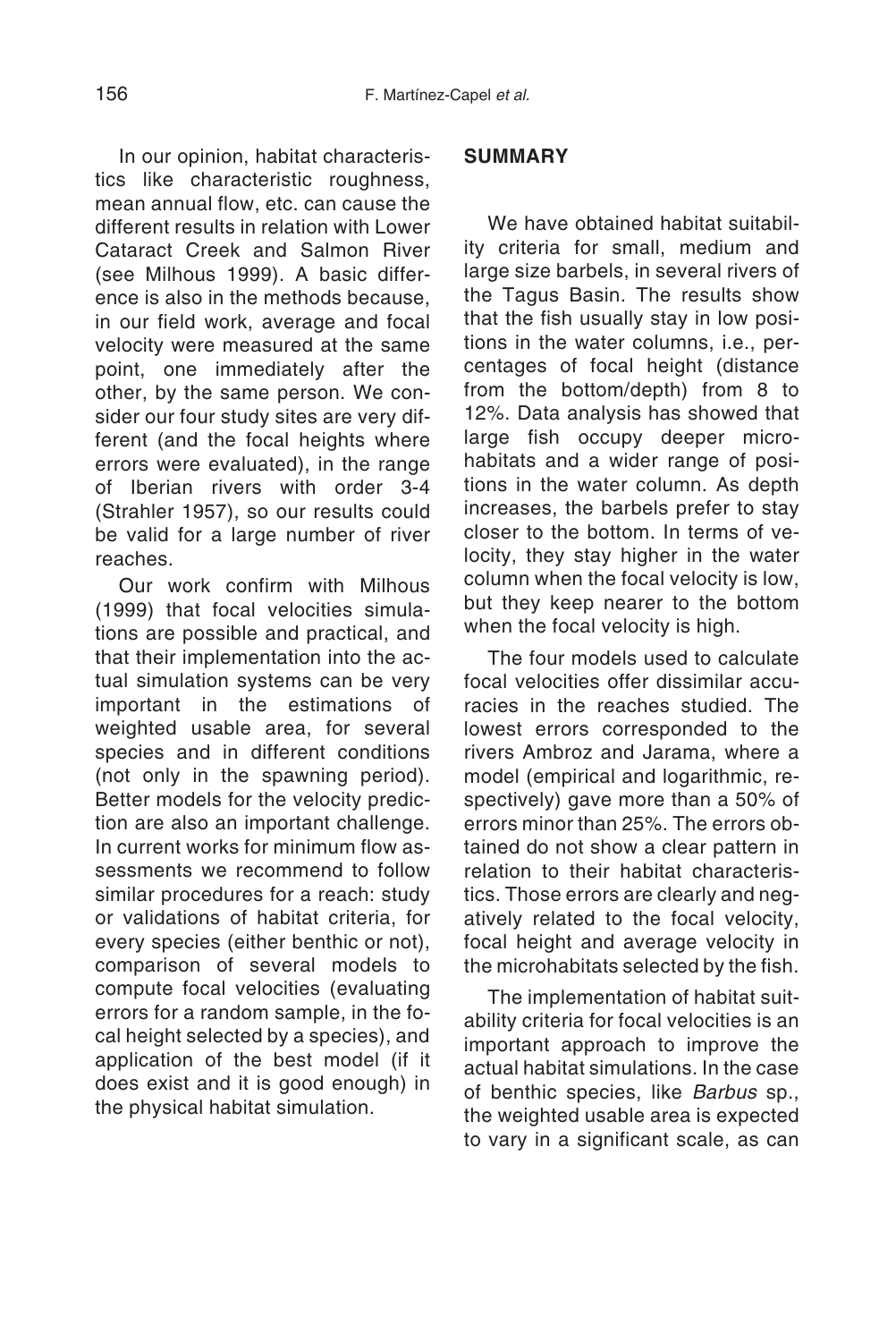be seen in the habitat simulation for the River Sorbe.

#### **ACKNOWLEDGMENTS**

The assistance of Ester Naveiro, Juan Diego Alcaraz and other colleagues has been essential for the completion of this research: Marta Morillo, Amador Jiménez, Bárbara Gutiérrez, Charo Sendín, Mª Jesús Montenegro, Mª Mar Domínguez, Julio Lurueña, Ezequiel Rodríguez and Carlos Alonso. This research project has been supported by the Spanish authorities for Science and Technology (Project AMB 95-0914).

#### **REFERENCES**

- Baeza, D., F. Martínez-Capel, D. García de Jalón 2001. Análisis de los efectos reguladores de las presas en la variabilidad de caudales en los ríos. Pages: 333-344. In: Avances en Ingeniería Ambiental. Cartagena, Spain: Universidad Politécnica de Cartagena. ISBN: 84-95781-02-6.
- Baras, E. 1996. Selection of residence area and non-reproductive homing in a shoaling freshwater teleost, the barbel Barbus barbus (L). Pages: 47-58. In: Underwater Biotelemetry, Proccedings of the 1<sup>st</sup> Conference and Workshop on Fish Telemetry in Europe. E. Baras & J.C. Philippart, (Eds.). University of Liege. Belgium.
- Bovee, K.D. 1982. A guide to stream habitat analysis using the instream flow incremental methodology. United States Fish and Wildlife Service, Cooperative Instream Flow Group, Instream Flow

Information Paper nº 12. Fort Collins, Colorado, USA.

- Bovee, K.D. 1986. Development and evaluation of habitat suitability criteria for use in the Instream Flow Incremental Methodology. Instream Flow Information Paper nº 21. United States Fish and Wildlife Service. Biol. Rep. 86 (7). Fort Collins, Colorado, USA.
- Copp, G.H. 1990. Shifts in the microhabitat of larval and juvenile roach Rutilus rutilus(L.) in a floodplain channel. Journal of Fish Biology, 36: 683-692.
- Copp, G.H. 1992. Comparative microhabitat use of cyprinid larvae and juveniles in a lotic floodplain channel. Environmental Biology of Fishes, 33: 181-193.
- Doadrio, I. 1984. Relaciones filogenéticas y biogeográficas de los barbos (Barbus, Cyprinidae) de la Península Ibérica y aportes corológicos y biogeográficos <sup>a</sup> su ictiofauna continental. Doctoral Thesis. Madrid, Spain: Universidad Complutense de Madrid.
- Doadrio, I., B. Elvira, Y. Bernat 1991. Peces continentales españoles. Inventario y clasificación de zonas fluviales. ICONA, Colección Técnica. M.A.P.A. I.C.O.N.A.-C.S.I.C. Spain.
- Dolloff, C.A., D.G. Hankin, G.H. Reeves 1993. Basinwide estimation of habitat and fish populations in streams. General Technical Report SE-83. U.S. Forest Service, washington, DC., USA.
- García de Jalón, D. 1987. River regulation in Spain. Regulated Rivers : Research and Management, 1: 343-348.
- García de Jalón, D., B. Gutiérrez, F. Martínez-Capel, M. Morillo, S. Baselga, D. Baeza 1997. Realización de la metodología de cálculo de aportaciones ambientales y caudales ecológicos mínimos en la cuenca hidrográfica del río Tajo. Technical report for CEDEX. Madrid, Spain.
- Granado-Lorencio, C. 1996. Ecología de peces. Seville, Spain: University of Seville.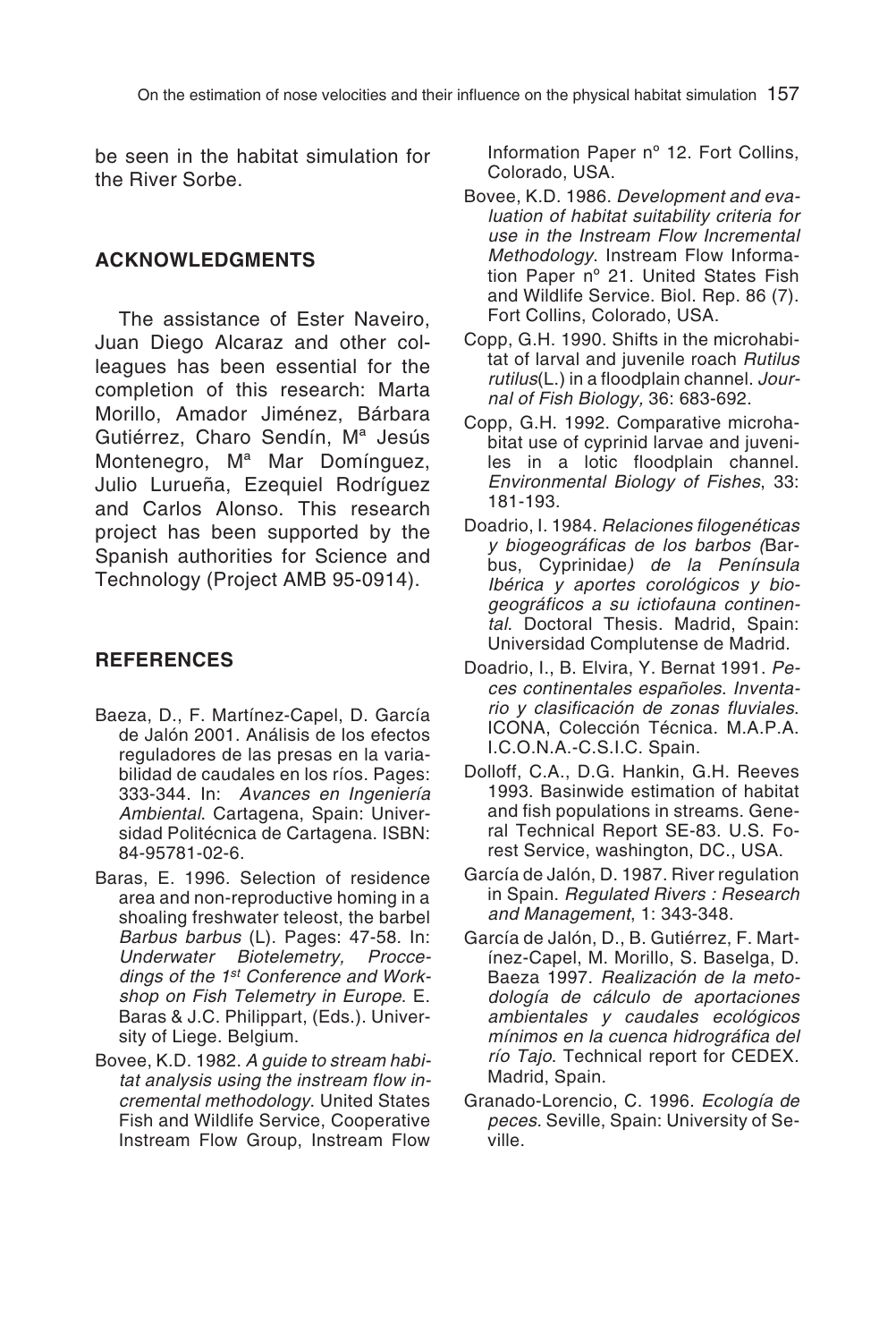- Grossman, G.D., A. De Sostoa, M.C. Freeman, J. Lobón-Cerviá 1987a. Microhabitat use in a mediterranean riverine fish assemblage: I. Fishes of the lower Matarraña. Oecologia, 73: 490- 500.
- Grossman, G.D., A. De Sostoa, M.C. Freeman, J. Lobón-Cerviá 1987b. Microhabitat use in a Mediterranean riverine fish assemblage: II. Fishes of the upper Matarrana. Oecologia, 73: 501- 512.
- Grossman, G.D., A. De Sostoa 1994a. Microhabitat use by fishes in the lower rio Matarraña, Spain: 1984-1987. Ecology of Freshwater Fish, 3: 123-136.
- Grossman, G.D., A. De Sostoa 1994b. Microhabitat use by fishes in the upper rio Matarraña, Spain: 1984-1987. Ecology of Freshwater Fish, 3: 141-152.
- Hankin, D.G., G.H. Reeves 1988. Estimating total fish abundance and total habitat area in small streams based on visual estimation methods. Can. J. Fish. Aquat. Sci., 41: 1575-1591.
- Heggenes, J. 1991. Comparisons of habitat availability and habitat use by an allopatric cohort of juvenile Atlantic Salmon (Salmo salar) under conditions of low competition in a Norwegian stream. Holarct. Ecol., 14: 51-62.
- Jowett, I. G. 1989. River hydraulic and habitat simulation, RHYHABSIM computer manual. New Zealand fisheries miscellaneous report 49. Ministry of Agriculture and Fisheries. Christchurch, New Zealand.
- Lamouroux, N., H. Capra, M. Pouilly, Y. Souchon 1999. Fish habitat preferences in large streams of southern France. Freswater Biology, 42: 673- 687.
- Li, S.K. 1988. Measuring microhabitat in swift water. Pages: 183-193 in K.D.Bovee y J.R. Zuboy, (Eds.) Proceedings of <sup>a</sup> workshop on the development and evaluation of habitat suitability criteria. U. S. Fish and Wildlife Service Biological Report 88 (11).

U.S. Fish and Wildlife Service. Washington, DC., USA

- Lobón-Cerviá, J., C. Fernández Delgado 1984. On the biology of the barbel (Barbus barbus bocagei) in the Jarama River. Folia Zoológica, 33(4): 371-384.
- Lobón-Cerviá, J., A. De Diego 1988. Feeding strategy of the barbel (Barbus bocagei Steindachner) with relation to benthos composition. Archives für Hydrobiologie, 114(1): 83-95.
- Martínez-Capel, F., D. García de Jalón 1999. Desarrollo de curvas de preferencia de microhábitat para Leuciscus pyrenaicus y Barbus bocagei por buceo en el río Jarama (Cuenca del Tajo). Limnetica, 17: 71-83.
- Martínez-Capel, F. 2000. Preferencias de microhábitat de Barbus bocagei, Chondrostoma polylepis y Leuciscus pyrenaicus en la cuenca del río Tajo. Microhabitat preferentes of Barbus bocagei, Chondrostoma polylepis and Leuciscus pyrenaicus in the Tagus basin (Spain). Doctoral Thesis. Madrid, Spain: Universidad Politécnica de Madrid.
- Martínez-Capel, F., F. Hervella, M. Sainz de los Terreros, D. García de Jalón 2000. Assessing impacts of a hydropower plant: Ebro River, Spain. Hungarian Journal of Industrial Chemistry, 2: 1-6.
- Milhous, R.T. 1999. Nose velocities in physical habitat simulation. In: Hydraulic Engineering for Sustainable Water Resources Management at the turn of the Millenium. Proceedings of the XXVIII IAHR Congress. Technical University Graz, Institute for Hydraulics and Hydrology. Graz, Austria.
- Philippart, J.C., E. Baras 1996. Comparison of tagging and tracking studies to estimate mobility patterns and home range in Barbus barbus. Pages: 3-12 in E. Baras y J.C. Philippart (Eds.) Underwater biotelemetry, Proccedings of the 1st Conference and Workshop on Fish